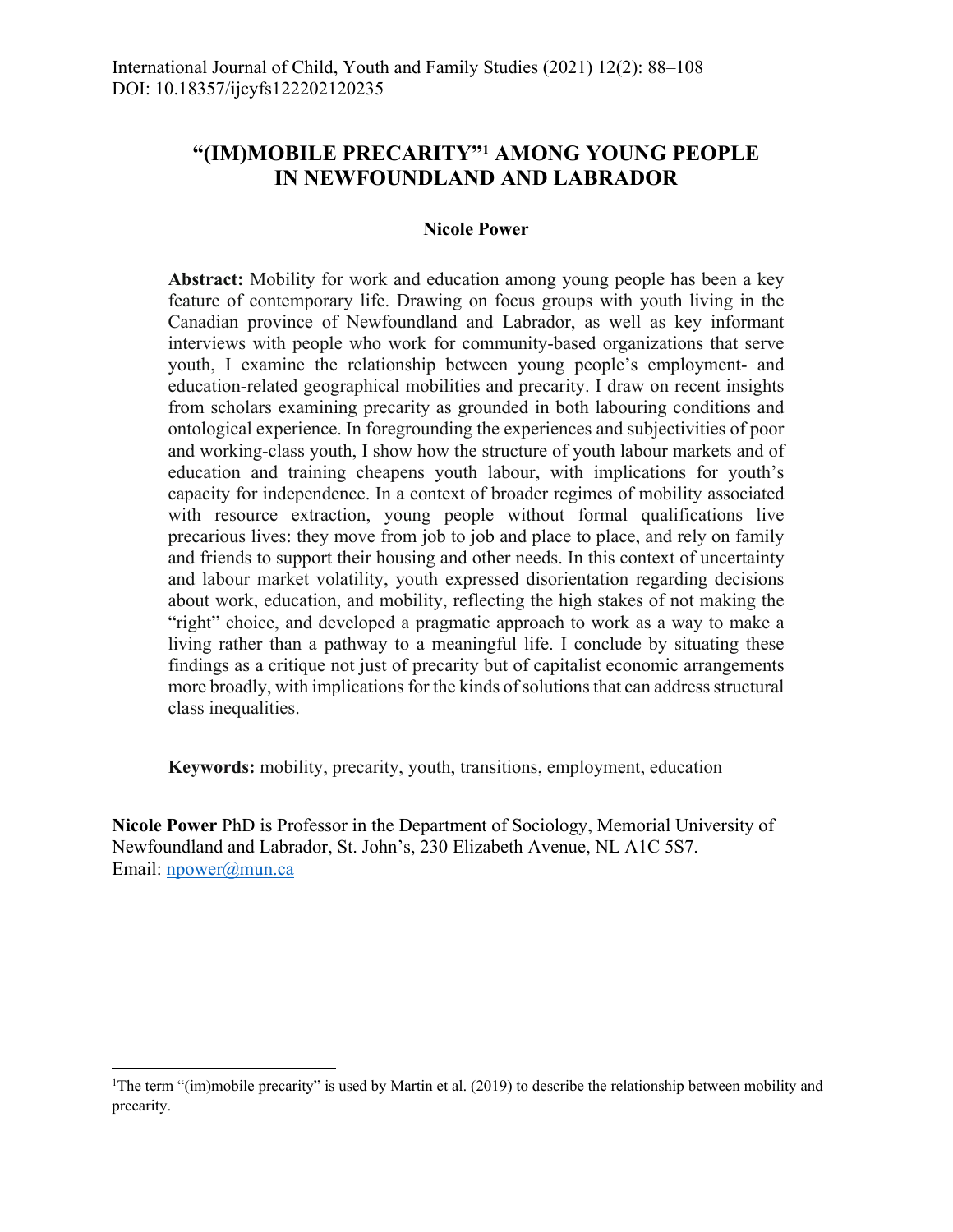Mobility for work and education among young people is certainly not new, but arguably has taken on new significance globally in the last couple of decades. Much of the youth studies literature, especially the literature in the Global North, makes sense of youth mobilities for work and education as a means to access and achieve autonomy and independence as part of the transition to adulthood (see Robertson et al., 2018 for a review). One argument is that young people become mobile in order to seek better educational and employment opportunities and outcomes. Another is that geographical mobility itself is evidence of cosmopolitan subjectivity, or is valued as a way to acquire it, since cosmopolitan subjectivity is preferred in today's global labour market (Skrbis et al., 2014). As Robertson et al. (2018) reminded us, "mobile transitions" are uneven, as the capacity for mobility or staying in place reflects diverse histories and intersectional oppressions. Furthermore, rather than being linear, "mobile transitions" and their consequences are complex, and may sometimes leave young people in more precarious positions. In the current context of high rates of unemployment and underemployment among youth in many parts of the world, and the overrepresentation of youth among the precariously employed (Furlong et al., 2017), the relationship between young people's mobility (including forced or limited mobility, as well as immobility) and precarity warrants attention. This is the problematic at the centre of this paper.

Drawing on focus groups with young people living in the Canadian province of Newfoundland and Labrador, as well as key informant interviews with people who work for community-based organizations that serve youth, I examine the relationship between young people's employmentand education-related geographical mobilities and precarity. Employment- and education-related geographical mobilities include spatial and temporal dynamics, and range from short daily commutes to extended stays in more distant places, to rotational work arrangements as well as seasonal and more permanent migration (see Temple Newhook et al., 2011). By drawing on recent scholarship that conceptualizes precarity in terms of the conditions of political economy and ontological experience, I address young people's "precarious labour and precarious life" (Millar, 2017, p. 5) in relation to their (im)mobility.

In the following paper, I first review some of the research and theorizing on youth transitions, mobilities, and precarity, and develop a conceptual framework that I use to interpret the focus group interviews. Second, I describe the research project and data used in the paper, and provide some background regarding young people's position in the political economy of the province of Newfoundland and Labrador. Third, I describe the findings under the headings of two main themes: paths to mobility and precarity, and mobile labouring subjects. I conclude with some thoughts about the findings in terms of broader conversations, oriented to social justice, regarding young people's mobilities, and offer some reflections on young people's mobility in a post-COVID world.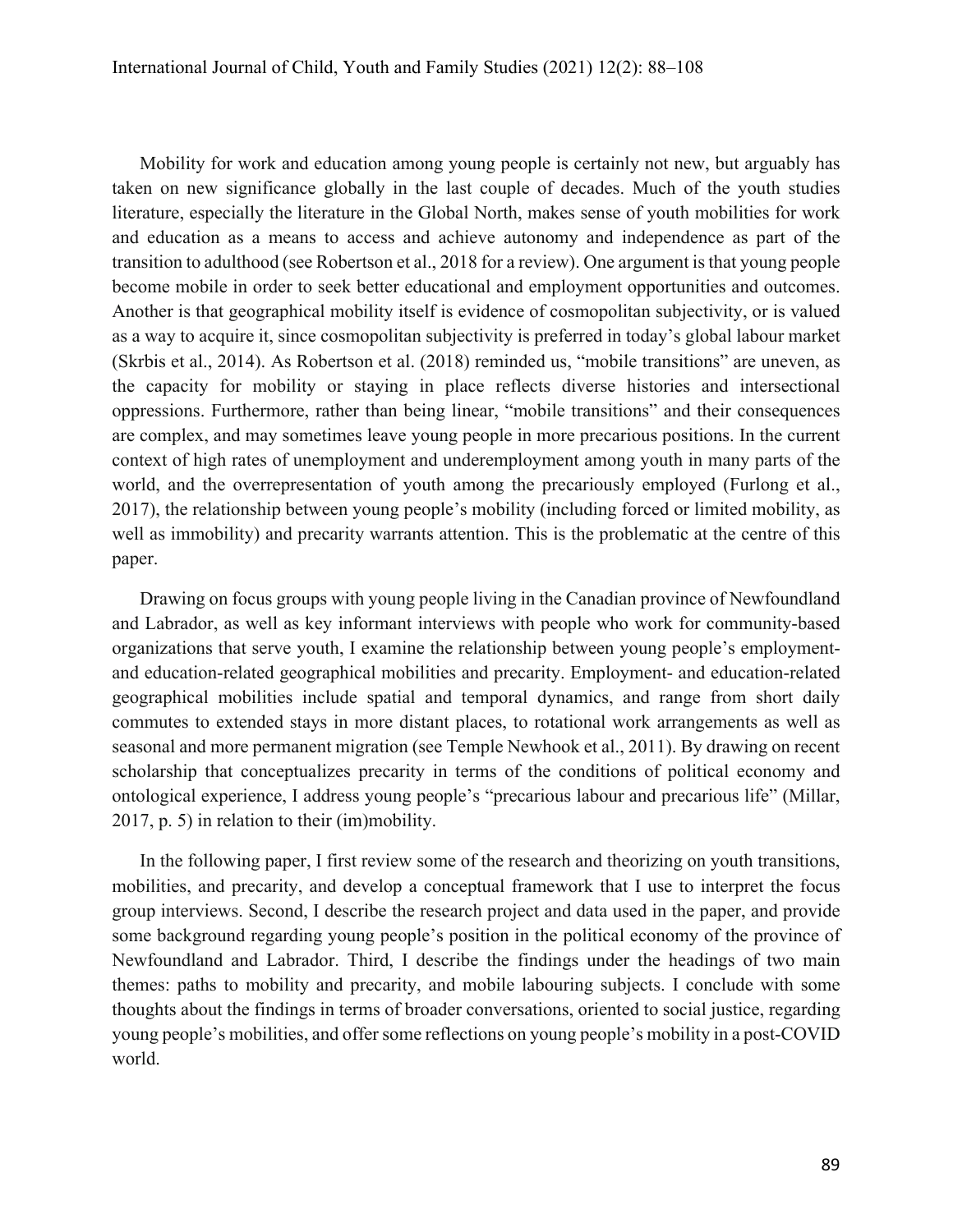#### *Transitions, Mobilities, and Precarity*

Roberston et al. (2018) rightly pointed out that the youth transitions literature:

tends to account for mobility only as a means to improve education and employment prospects. Mobility is thus typically treated as a short-term strategy that enables youth to stay "on track" for a conventional pathway to secure work or a career. (p. 207)

In the context of uneven and exploitative conditions of capitalism associated with post-Fordist, post-Keynesian countries in the Global North since the 1970s, as well as in the Global South where insecurity and informal or unwaged work are common among labour (Millar, 2017), such outcomes — securing work or starting a career — will be difficult for some youth to achieve, and impossible for others. Political economy scholars have argued that in neoliberal capitalist economies, government and corporate practices (e.g., corporate lobbying to keep minimum wages low, government subsidies for employers to hire youth in low-waged and temporary positions) constitute youth as a form of cheap and precarious labour; combined with the need to aquire credentials for better-paying jobs, such practices result in young people's ability to make a living and live independently being increasingly delayed (Côté, 2014). The precarity of young people's employment is often justified — in some cases even desired — because it is framed as temporary (e.g., summer jobs) or stopgap (Tannock, 2001), and because youth are largely understood as dependent, either on the family or the state.

Research has shown how local and national economic conditions and limited labour markets serve as major drivers of young people's intranational and international mobilities. Much of this research has focused on the intranational movement of youth from rural to urban or suburban places. Studies in Australia (Alston, 2004; Argent & Walmsley, 2008; Drozdzewski 2008), Mexico (Howell, 2018), Nordic countries (Bjarnason & Thorlindsson, 2006), Canada (Corbett, 2005; Norman & Power, 2014), and the United Kingdom (Ní Laoire, 2001) have found that outmigration of youth is a response to limited educational, employment, and consumption options in rural places. In fact, the movement of youth away from rural places has been called a migration or mobility "imperative" (Corbett, 2005; Farrugia, 2016). This body of work has also found that rural to urban moves are gendered and classed (Bjarnason & Thorlindsson, 2006; Power & Norman, 2019). For example, employment in rural areas tends to be concentrated in male-dominated sectors, including resource extraction and agriculture, which favour young men and enable pathways for mobilities to other places with similar industries. In addition to limited job prospects, youth scholars point to a framing of rural places as "lacking", and a privileging of urban and suburban spaces as sites of choice, opportunity, and success (Dodd, 2020; Nairn et al., 2003; Ní Laoire, 2001). The rural-to-urban mobility imperative and the discursive privileging of the urban mark those rural youth who stay as having failed, with consequences for their emotional wellbeing (Easthope & Gabriel, 2008; Ní Laoire, 2001; Power, 2017).

Other research has focused on how young people engage in international mobilities with the goal of acquiring skills, experiences, or status that will increase their employability, only to end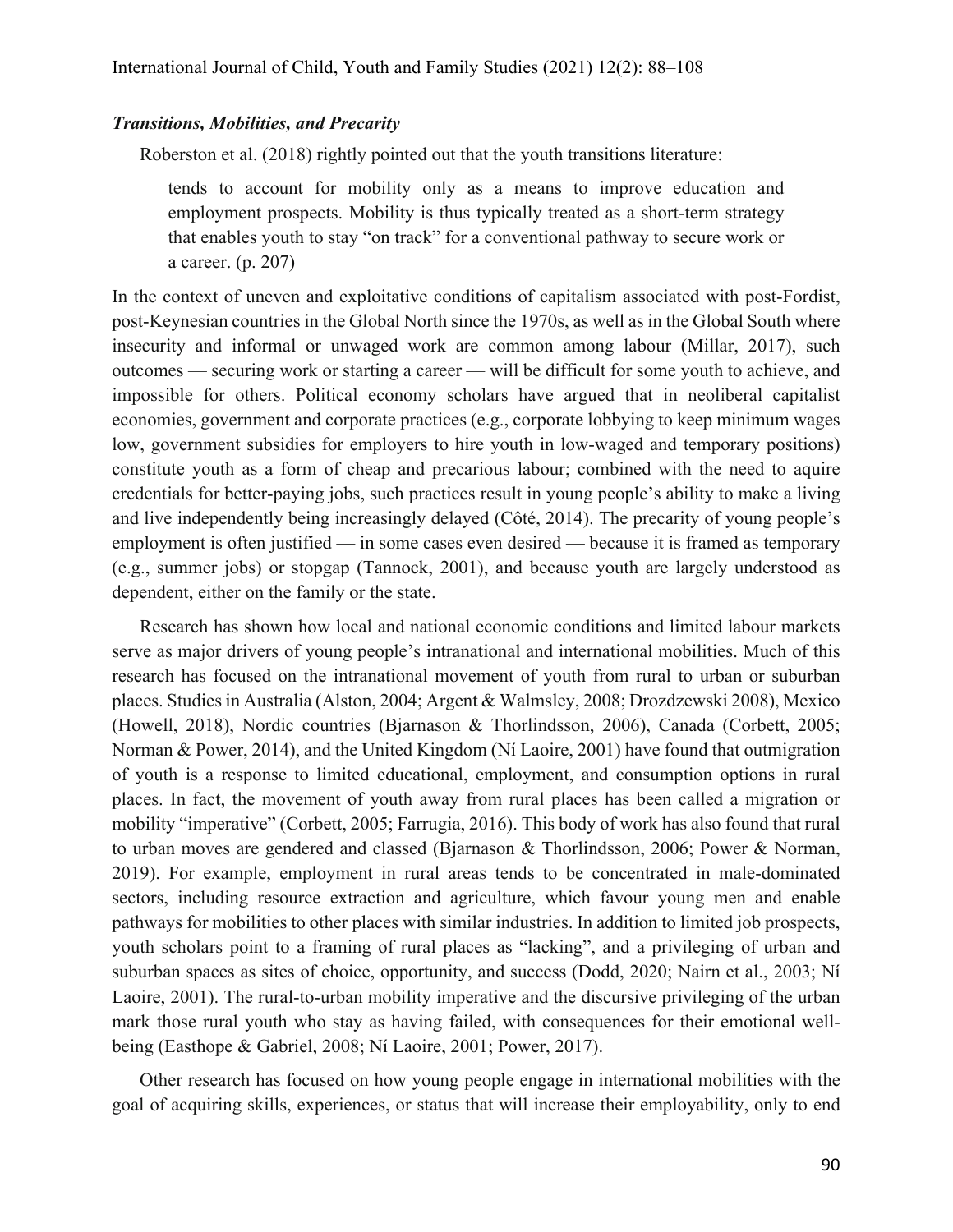up in precarious employment. For example, Kawashima's study (2018) found that young skilled workers from Japan who migrate to China for temporary employment with hopes of enhancing their social mobility, end up working in low-paying jobs with few prospects of upward mobility. The precariousness of their employment and mobility is exacerbated by the uncertain regulatory context for mobile workers in China. Kawashima noted that while migrants may have experienced a temporary reprieve from some of the normative pressures to transition to adulthood, one of the longer-term consequences of their mobility is a sense of lagging behind. Similarly, Martin (2017) found that the Chinese women in her study who moved to Australia for school and work to enhance their employability experienced very limited employment opportunities due to anti-Asian discriminatory practices by local employers. The women students were, however, able to use their Chinese diasporic networks in Australia to access employment in restaurants or trade. In addition to the precarious character of this work, it created few opportunities to build the kinds of valued social and network capital that would increase their labour market success in the future.

Other research has focused on international employment programs that target young people, such as the international working holiday scheme (in Canada, International Experience Canada<sup>2</sup>). These schemes offer temporary employment opportunities to youth through bilateral agreements and are often marketed as ways to gain valuable international employment experience and to become a global citizen. Research shows, however, that the social mobility aspirations of young people on working holidays often conflict with their precarious working conditions in the host country (see Smith, this issue). This is also the case in Ho's (2019) study of Hong Kong youth on working holiday schemes in Australia. Ho found that working holidays appeal to young people's subjectivities that value mobility as a form of self-exploration and a means to access a meaningful life. However, rather than interpret this as evidence of a rejection of the normative transition to adulthood though paid work, Ho explained that the reality of the migrants' working conditions and the temporariness of the scheme produce a sense of resignation and acceptance about becoming labouring adult subjects. While research points to how these schemes tend to reproduce privilege among affluent youth travellers, Oommen's work (2017, 2021) in the United Kingdom suggests that because working holiday migrants are differentiated by gender, class, racialization, language, and nationality, "hierarchies of privilege" is a more useful description. These hierarchies, Oommen argued, are produced by policies that shape who has access to and can avail themselves of working holidays in ways that reproduce historical colonial relations.

Two important insights emerge from this literature. First, young people's aspirations of social mobility through geographical mobility are constrained by their working conditions. In other words, mobility and precarity are related, at least for some youth. Second, precarious work affects young people's subjectivities, their lives, and their future plans. Precarity, then, "encompasses both 'labour' and 'life'" (Strauss, 2018, p. 625). In making the case for blurring the political economy and political philosophy approaches to precarity, Strauss (2018) wrote, "life is inherently

<sup>&</sup>lt;sup>2</sup>https://www.cic.gc.ca/english/work/iec/eligibility.asp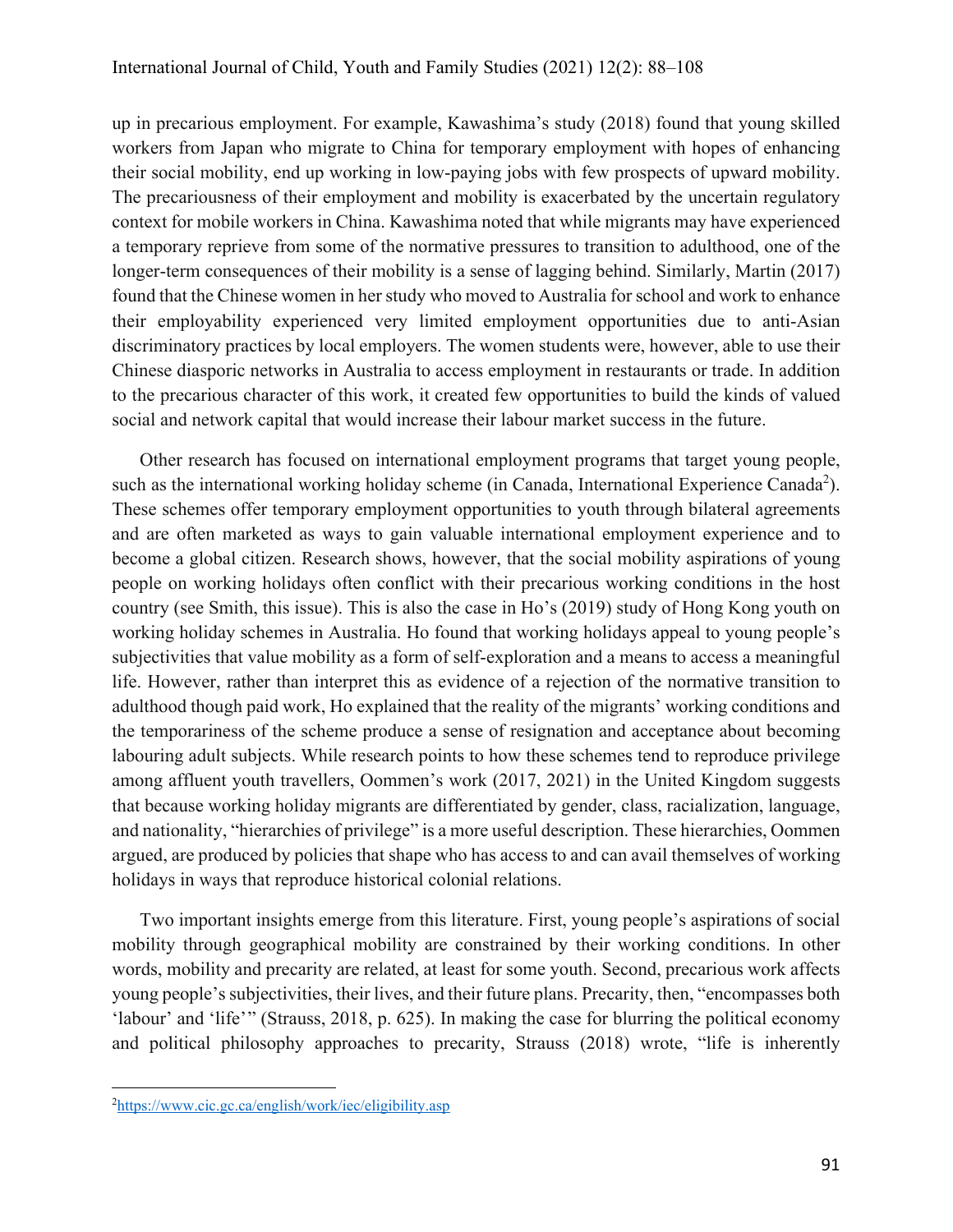precarious, but human societies and economies are organized in ways that render some lives more precarious than others, often but not exclusively through the capitalist wage relation and the division of paid and unpaid labour" (p. 625). In a similar way, Millar (2017, p. 5) argued for a relational approach to understanding precarity as a labour condition and an ontological experience.

Mobility and immobility may produce or intensify precarity as both a labour condition and ontological experience, and precarity may drive or entrench certain kinds of mobilities and immobilities. Martin et al. (2019) referred to this relationship between mobility and precarity as "(im)mobile precarity". The phrase is useful because it reminds us that precarity may be associated with both mobility and immobility, and that the form of this relationship varies across time, place, and political economies. While precarity has often been associated with the specific context of neoliberal capitalist regimes, scholarship in the Global South shows that precarious labour and life have long been features of colonial economic relations. To reflect diverse histories, Millar (2017) put forward "a method of inquiry" that examines "how precarious labor and precarious life intersect in particular times and places". Echoing Millar's method of inquiry, Martin et al. (2019) suggested mapping "paths to precarity" by attending to "local historical, cultural, economic and regulatory conditions that render lives precarious in specific contexts" (p. 901).

I draw on these insights to examine the relationship between young people's employment- and education-related geographical mobilities and precarity. Foregrounding the lives of poor and working-class young people in Newfoundland and Labrador, I consider how local labour market conditions and employment-related geographical "regimes of mobility" (Glick Schiller & Salazar, 2013) shape young people's (im)mobilities, and how their (im)mobilities in turn produce precarious lives. The concept "regimes of mobility" turns attention to the ways in which mobilities are managed, surveilled, and made possible (or not) within and across borders. Examining young people's mobilities through the frame of precarity, I challenge reductive explanations of youth joblessness and job churn as a human capital problem and show how precarity can be both a precondition for and outcome of mobility for work and education. Young people's subjectivities in relation to mobility, labouring, and adulthood reflect the structural insecurities of contemporary employment arrangements.

#### **Research Project and Methods**

In this paper, I draw on data collected for a research project with the On the Move Partnership<sup>3</sup> (2012–2020) that examined the educational and employment-related geographical mobilities of young people in Newfoundland and Labrador. One of the projects included a collaboration with the Community Youth Network<sup>4</sup> (CYN), which is funded by the provincial government and has 34 sites located across the province. The CYN's mandate is to deliver services and programs to young people defined as at risk or living in poverty. While CYN services and programming broadly

<sup>&</sup>lt;sup>3</sup> For more information on the On the Move Partnership research, see http://www.onthemovepartnership.ca/ 4 https://www.gov.nl.ca/pep/community-youth-networks/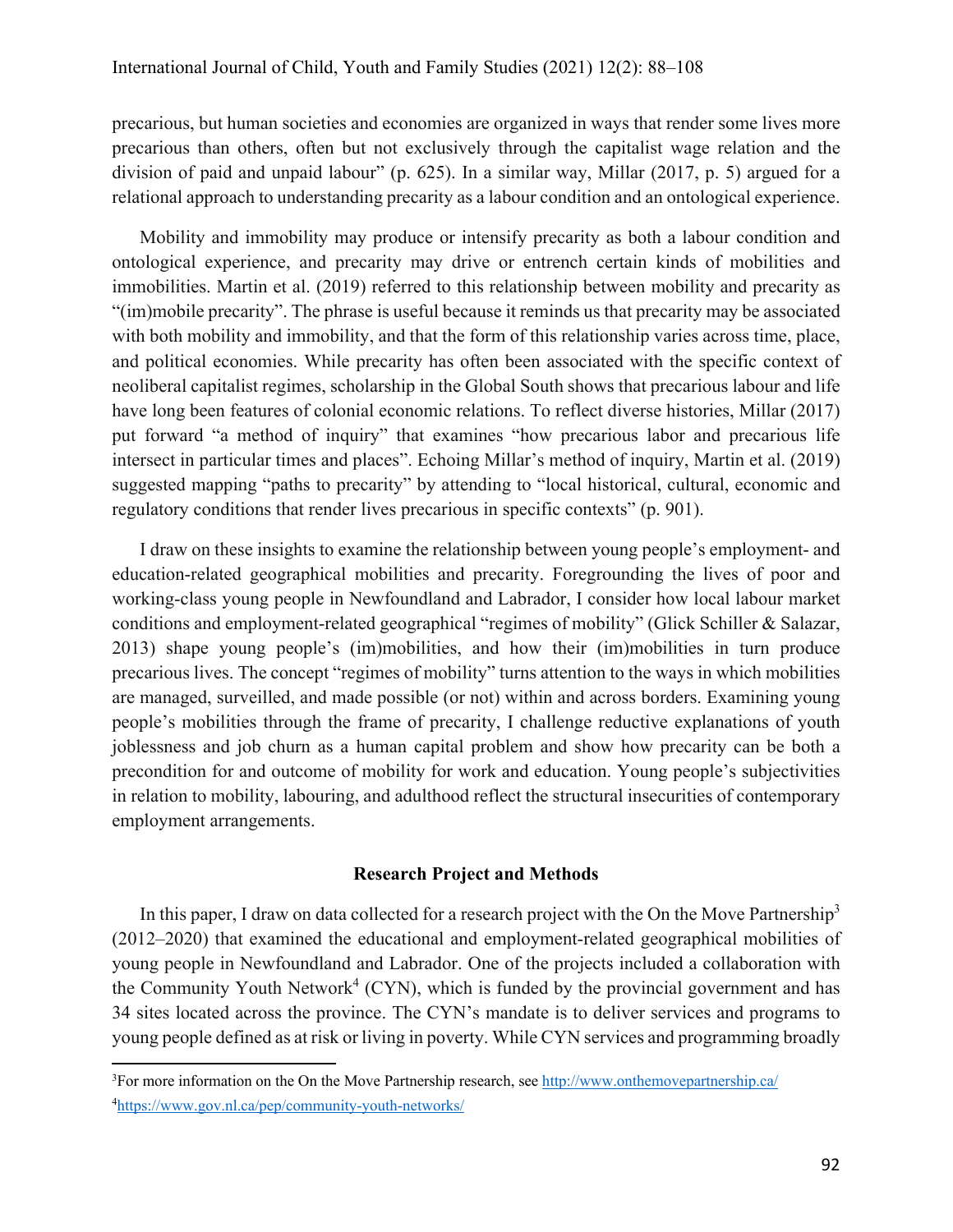focus on poverty reduction and facilitating access to education, training, and employment, local centres tend to tailor services to meet the needs of young people in the region they serve. Except for those communities with a school, the CYN site often provides the only physical space dedicated to youth programming in rural regions. The CYN targets young people between the ages of 12 and 18; however, I found that, in practice, staff delivered programming and services to older youth. For example, CYN executive directors interviewed for this study talked about delivering government-funded social programs that provided career training, waged employment, and financial support to unemployed youth between the ages of 18 and 30. In this paper, I draw on data from nine focus groups with 72 youth who participated in programming and services delivered by the CYN primarily in rural regions, as well as interviews with five CYN executive directors.

Young people's mobility for education and employment is not new in the province of Newfoundland and Labrador. However, since the downsizing of the fishing industry and subsequent job losses in the early 1990s, youth outmigration from the province and from rural areas in particular, along with declining fertility rates, low rates of immigration, and an aging population have been identified as key problems by successive governments and policymakers (see Government of Newfoundland and Labrador, 2020; Simms & Greenwood, 2015). A recent government-commissioned report found that the majority of people who migrate from the province do so in search of employment (Goss Gilroy Inc., 2018).

The province is largely rural (Simms & Greenwood, 2015), which affects the character of local labour markets. The province has invested heavily in the extractive industries (e.g., mining, oil and gas, hydroelectric power) and in the training of young people in relevant trades to meet predicted demand in these sectors (Government of Newfoundland and Labrador, 2009, 2015a, 2015b, 2015c; Skills Task Force, 2007). A recent Canadian Centre for Policy Alternatives study (Shaker, 2014) of the state of young workers in Newfoundland and Labrador found the unemployment rate among youth in the province remains higher than the national rate at around 15%, and that collegeeducated and unskilled (completed high school and less) workers are more vulnerable to unemployment than their national counterparts (pp. 16–17). This is especially significant given that more workers in Newfoundland and Labrador have college diplomas compared to their counterparts in the rest of Canada. The study also found that outmigration has been levelling off, but other forms of mobility (e.g., rotational workers) across provincial borders are not captured in national statistics (Shaker, 2014, p. 13). This is supported by recent work by Lionais et al. (2020) suggesting that workers in the province were heavily dependent on mobile jobs in the construction and oil and gas industries in Alberta between the years 2006 to 2011.

## **Findings and Discussion**

In this section I focus on two main themes that arose in the focus groups: paths to mobility and precarity, and mobile labouring subjects. By foregrounding the experiences of poor and workingclass youth in a province that is highly dependent on mobile labour, I show how precarity can be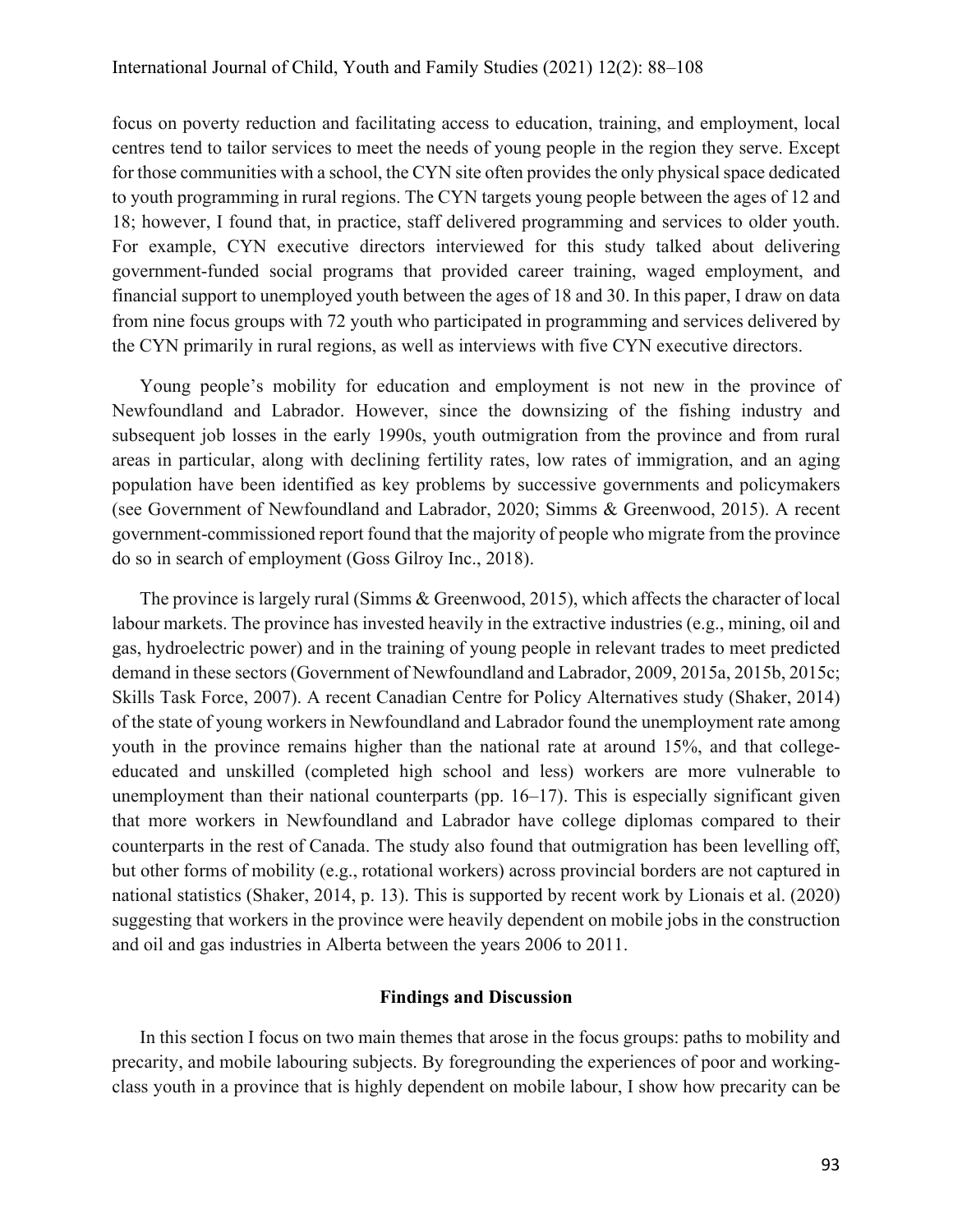both a precondition for and an outcome of mobility for work and education. Finally I describe some of the ways that precarity shapes young people's subjectivities in relation to mobility, labouring, and adulthood.

# *Paths to Mobility and Precarity*

In this section I describe three different relationships between mobility and precarity that emerged from the focus group discussions. The first focuses on young people's limited local mobility and employment options, and I pay particular attention to how government-funded social programs both produce jobs for youth, and cheapen youth labour, with implications for their capacity for independence. The second relationship focuses on the impact of mobility for education on work opportunities. Rural university students lacking social networks in the city returned to their home communities to work for the summer, while college students in apprenticeship programs had to incur the financial costs of multiple moves over the course of their programs to accommodate on-the-job training. Young people ended up working in a series of short-term jobs and incurring high debt loads to pay for their programs and associated mobility. The third relationship focuses on the expectation that young people will move away for work, and how their experiences of employment-related geographical mobility are shaped by broader regimes of mobility associated with resource extraction. Young people who lacked formal qualifications ended up living precarious lives, moving from job to job and place to place, and relying on family and friends to support their housing.

# *Local Labour Market for Youth*

Across the focus groups with young people, there was a common theme — there were few employment opportunities for young people in their communities, especially in rural regions. The absence of a public transit system outside urban areas meant that rural youth who did not have access to a car (and a driver's licence) were limited to looking for employment close to home. The employment available to young people tended to consist of part-time and low-paying jobs in the service and sales sectors, or, in the case of rural youth, government-funded jobs delivered as part of social programs aimed at integrating youth into the workforce or supporting student summer employment. Focus group participants suggested that openings for new entrants into longer-term positions requiring training and credentials (e.g., teaching) were rare, and, as with other kinds of work, getting a job depended on knowing the right people. Those with experience in the service industry described their work as stressful — often fast-paced and requiring interactions with rude customers. At the same time, they reported receiving little or no training. As one youth responded when asked if she had received training in her job as a cashier:

Oh, definitely not. Like during my training it was just like mentioned, "There's going to be mean people and you're just going to have to deal with it."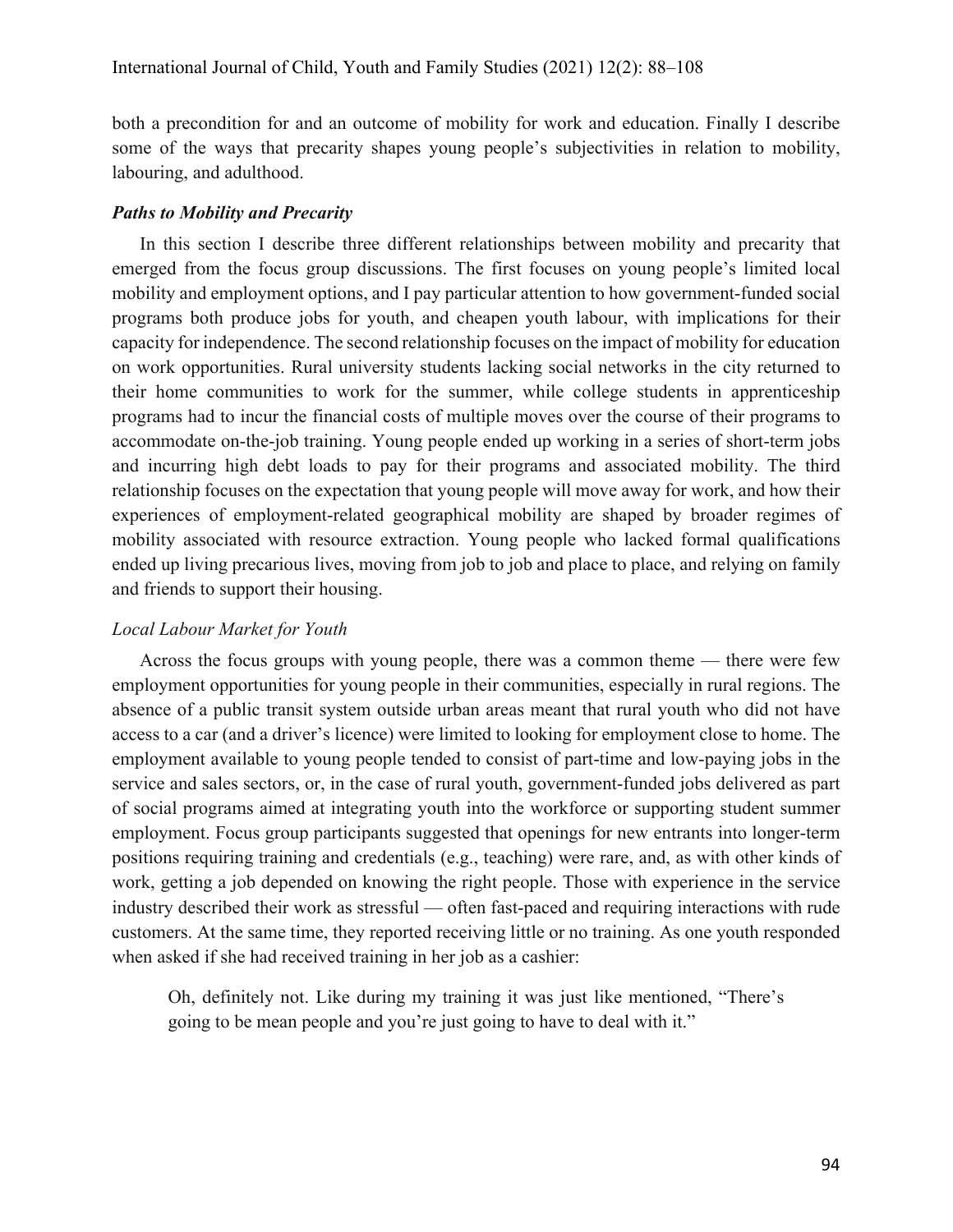Young people identified government-funded (federal and provincial) programs (e.g., Canada Summer Jobs<sup>5</sup> program, Linkages<sup>6</sup>) as important sources of employment. In general, these programs fund or subsidize employers or not-for-profit organizations to hire youth, who are usually between the ages of 15 and 30. Some programs target particular groups of youth; for example, the provincially-funded Linkages program, in partnership with not-for-profit community-based organizations, focuses on supporting youth who "have not made a successful attachment to the labour force" (Government of Newfoundland and Labrador, n.d.). Other programs target high school students who are university-bound and university students who return home for the summer; in fact, some of the programs paid students with tuition vouchers. While students talked about some of the "fun" aspects of this work (e.g., running sports activities, planning community festivals), these jobs often entailed busy work or seemed more like a string of odd jobs. As one participant put it:

No matter what student position you get, you do everything. Like if they — like if they calls us up and the town council is like, "Come do this", well just go and do it. And then at jobs, you kind of got to be okay with doing everything that they want you to do, so you kind of learn to just do it. Not complain.

These youth employment programs are structured not only to provide opportunities to work, but to constitute youth as a form of cheap and precarious labour for local employers and not-for-profits that in turn receive wage subsidies. The employment associated with these programs is inherently temporary, and, like the part-time work in the sales and service sector, does not provide a living wage. The example of tuition vouchers as deferred payment points to an assumption that the young people had other sources of support, either family or the state, in turn reproducing their financial dependency.

# *Impact of Mobility for Education on Work Opportunities*

Congruent with research on rural youth elsewhere, young people who participated in this research largely anticipated that at a certain point — usually marked by completing high school — they would become mobile, even if only temporarily, to pursue education and employment opportunities:

I think there are only a couple from my class that graduated out of 36 people that actually stayed here. Like there might be like five or six of us, if that.

Mobility for education influenced young people's employment options. There is only one university in the province, with the main campus located in the capital city. For rural youth, attending university in the province or elsewhere requires leaving one's community for a city; over the summer period, staying in or leaving the city depends on finding work. In the focus groups,

<sup>&</sup>lt;sup>5</sup>https://www.canada.ca/en/employment-social-development/services/funding/canada-summer-jobs.html 6 https://www.gov.nl.ca/ipgs/students/linkages/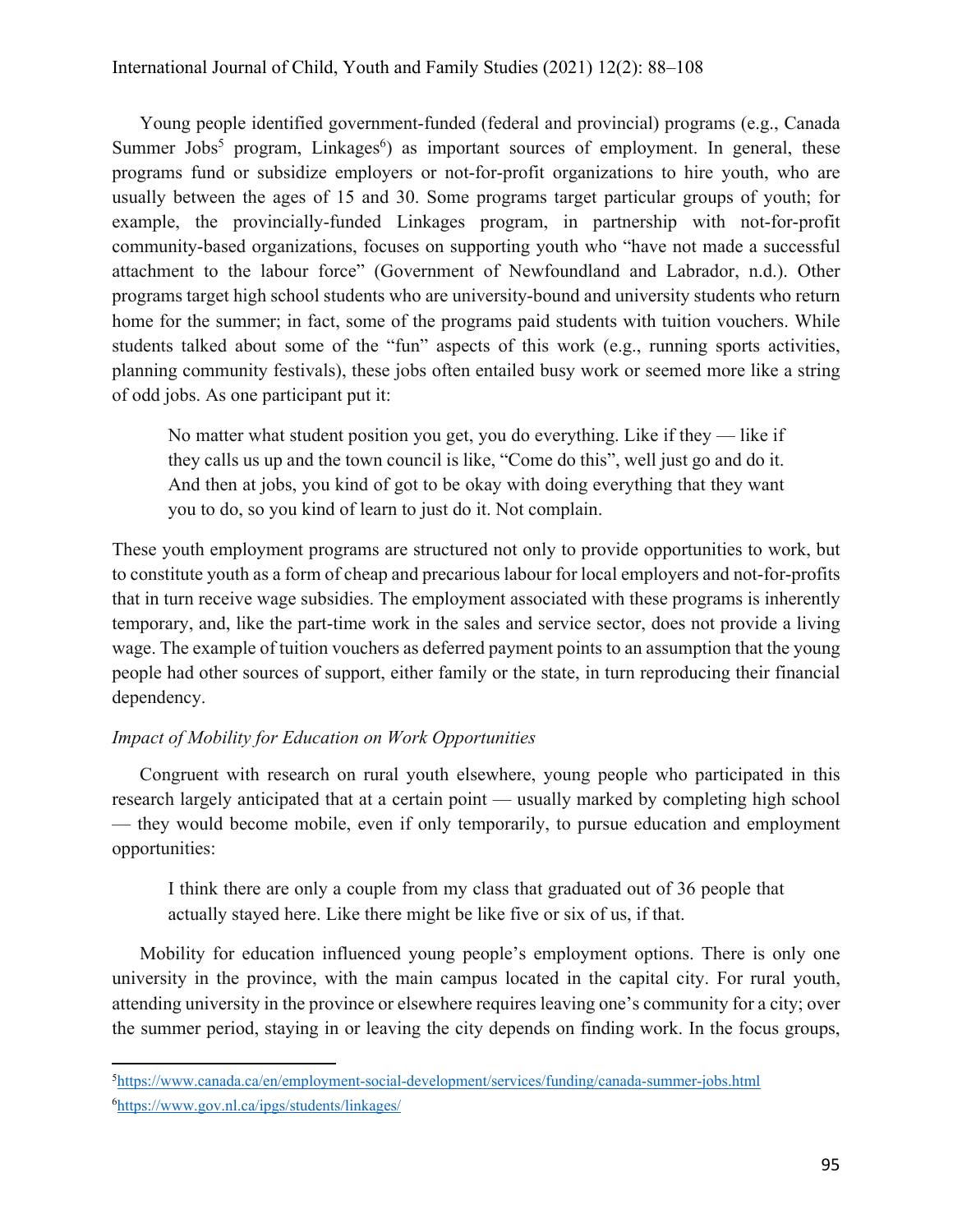university students reported finding jobs in sales, as wait staff, or as personal support workers, during the school year as well as over the summer break. However, rural students also reported returning to their home communities for summer employment. Those who were relatively new to the city and lacked social networks reported being largely unsuccessful in their attempts to gain employment in the city. In this quotation, a young woman describes her unsuccessful attempts to apply for work:

Well, I find in town there's a lot of students and everyone is looking for part-time jobs like when they're not at school … and for just a random sales associate position, part-time, there was 142 people who had already applied to that job, and I was like this is kind of difficult. And I've already — I think I've already applied for at least like 30 different jobs and I haven't heard anything yet. And it's already been like two months. But kind of trying to wait it out, see what happens.

College programs are decentralized and offered in different locations across the province, meaning that where young people go for training depends in part on where a particular program is being delivered. For skilled trades programs, mobility is built into the apprenticeship structure, with students moving between periods of classroom instruction and on-the-job training. This structure means that, over the course of their program, apprentices commute or temporarily relocate multiple times to attend school and to find employment (Power, 2017). The province has also developed agreements with other provinces that make it easier for apprentices to work across provincial borders to fulfil training requirements. For some, mobility associated with apprenticeships, especially mobility out of province, has meant incurring substantial debt loads over the course of their training. This situation is especially problematic for those who are unable to find longer-term employment in their field, as this young man explained:

… now I'm jobless, can't find a job, and I'm \$25,000 in debt [pursuing trades training], and I haven't paid my debt since I moved here.

As found in other studies, a lack of employment and educational opportunities can be a precondition for mobility for education. However, focus groups with young people also show how moving for education shapes their options for work, and often entails additional forms of mobility. Rural students in the focus groups who lacked social support or networks in the city to help with finding employment returned to their communities. Although there are some financial supports to assist students, young people and their families largely carried the costs of these moves.

### *Mobility for Employment*

As with education, the focus group participants expected to be mobile for work, and among rural youth, there was an expectation that such mobility meant moving to a city:

I feel like going more towards the city sort of area or even going to a suburban area working out of home. Like I feel like that would be better just because there's more opportunities, but in Newfoundland, I don't really see much.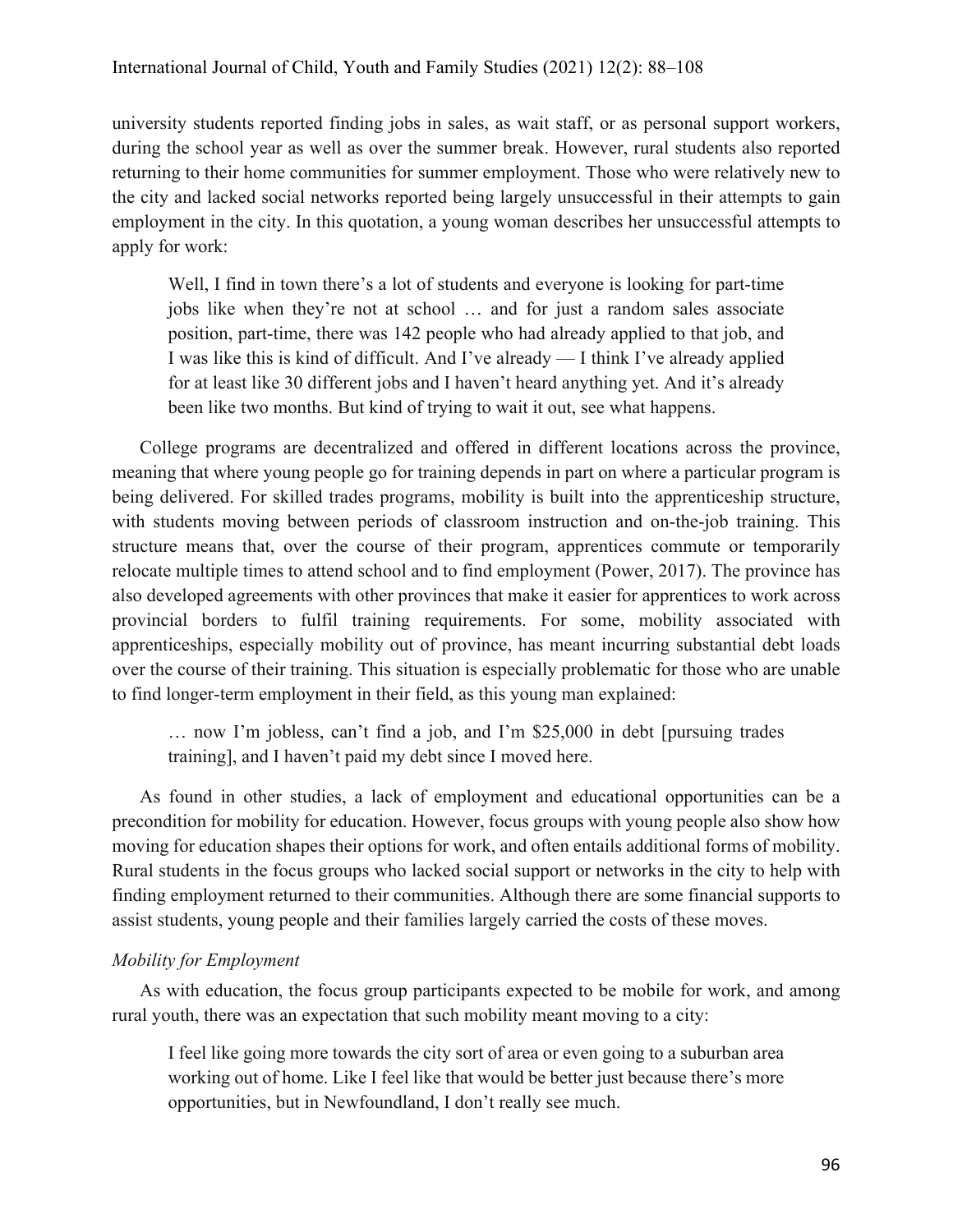Here, the young participant pointed to both a lack of opportunities in rural communities, and indeed the province more generally, but also indicated that there was something "better" in urban and suburban places. This expectation cannot be separated from broader "regimes of mobility" that characterize normal, everyday life in the province. Young people live and work in regions where commuting long distances intraprovincially and "working away" as rotational workers in other provinces, usually in the oil and gas industry, are common. This mobile employment arrangement is becoming the norm in resource extraction industries in Canada and elsewhere (Dorow & Mandizadza, 2018; Storey, 2016). Some of the young people in the focus groups described their own experiences moving away for work, especially for periods in the summertime. And, while some young people in the group discussions earned "big money" working away, especially those with sought-after credentials in a skilled trade, others described their employment as short term, low-paying, and without benefits. This was the case for those young people who moved to provinces such as Alberta chasing the oil boom, but lacked formal or in-demand qualifications or credentials and were therefore relegated to "unskilled" work. For example, Bob moved to Edmonton in hopes of securing better employment, but found only low-wage work, leaving him unable to pay rent, and with little money to buy food and other necessities:

\$700 every two weeks does not pay for your apartment when it's \$800 a month. So you're not going to have enough for rent. You're not going to have enough for food or toiletries. So before you even buy the apartment, you have to buy your food for the first month and your toiletries for the first month, so that way you still have enough to eat. That's what I was doing in Edmonton at least.

This is illustrative of the way precarious mobile employment enacts a precarious life compromising housing and food security. The risks and costs associated with precarious mobile employment and structural job churn are downloaded onto young people and their families. Alex, a young women whose employment history took her from rural Newfoundland and Labrador to Alberta, lived with family at first while she worked in a string of low-paying jobs in the service sector because she could not afford a place of her own. While in Alberta, she met her current boyfriend, and they both moved back to the province of Newfoundland and Labrador after losing their jobs in the oil downturn. At the time of the focus groups, she was working in yet another temporary job and planned to move back to Alberta with her boyfriend when the contract expired. Alex was paying her own way back and forth, and her family in Newfoundland and Labrador in Alberta supported her housing.

Well, the only way I got there is because I have family up there. Like my mom's sister was there and I lived with her, and then I went on my own, and then I met my boyfriend. Then we moved back here, and now we're going to move back as soon as I'm done this job.… We moved back home because I'm sure everybody knows how Alberta is right now. It's like just dead, so we kind of had no choice really.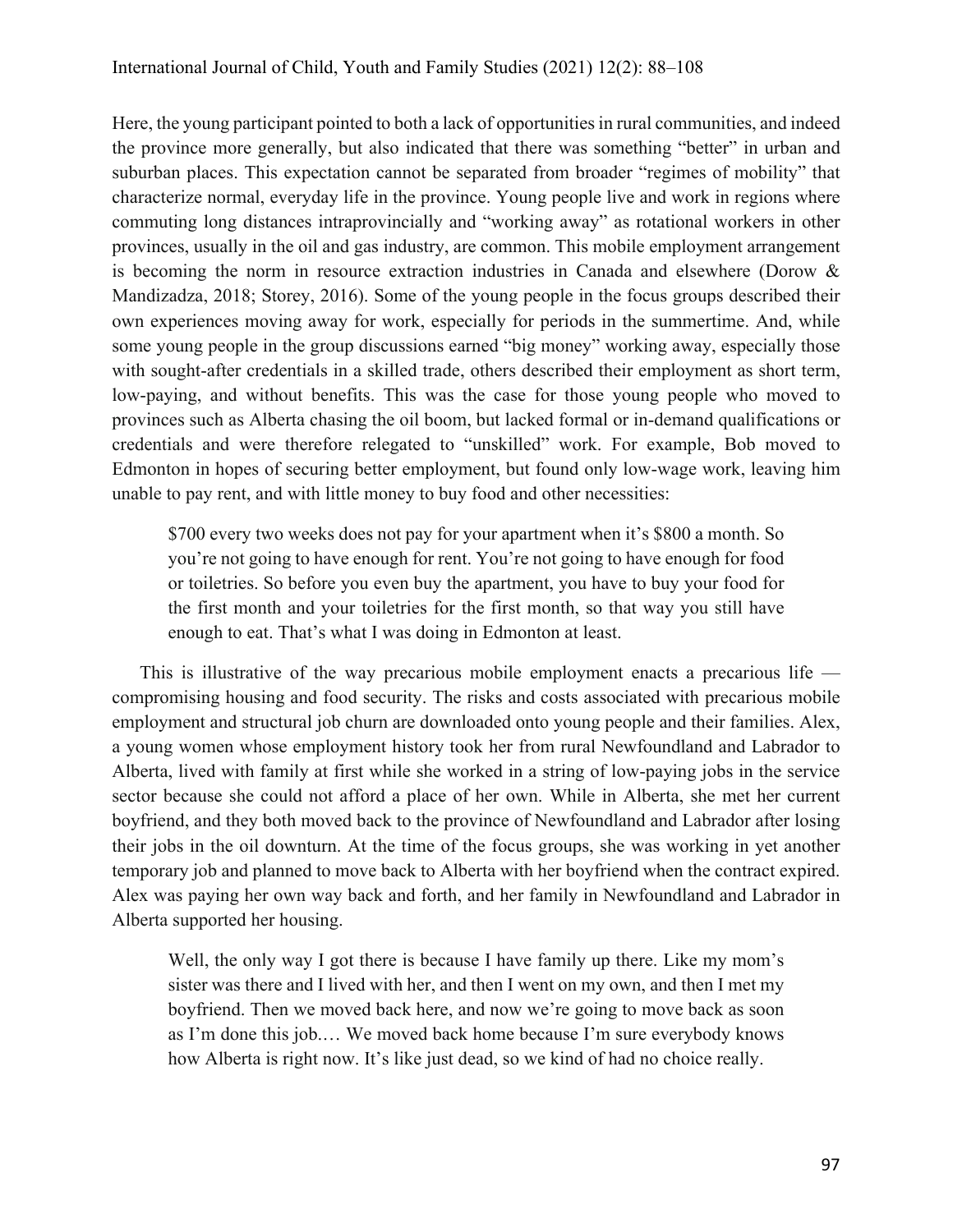Alex's case, while not unusual, is instructive in that it demonstrates how broader networks — in this case family located both in her home province and in Alberta — facilitated her movement (see Earle & Power, 2017). It is also a reminder that, despite the rhetoric, not all of the mobility associated with resource extraction leads to high-paying jobs. Young people's aspirations of social mobility through geographical mobility are constrained by their working conditions and by labour market volatility. Young people navigate these conditions by moving from job to job and from place to place and relying on family and friends to support their housing, as the precarious work makes living independently next to impossible. In the next section, I explore the impact of such (im)mobile precarity on labouring ontologies.

#### *Mobile Labouring Subjects*

In this section I describe two of the ways that precarity shaped focus group participants' subjectivities in relation to mobility, labouring, and adulthood. First, young people experienced a sense of disorientation on having to make educational, employment, and mobility choices in the context of labour market volatility. Their delay or uncertainty regarding which type of training or employment to pursue did not reflect a desire to engage in some of kind self-discovery but rather the high stakes of not getting it right. Second, young people took a very pragmatic approach to work. In the context of repeated and unsuccessful attempts to get work, the focus turns to getting any job, at home or away. Work is not seen as contributing to a meaningful life, but as a means to an end, a way to make sufficient money to avoid a precarious life.

### *Disorientation in the Context of (Im)Mobile Precarity*

Political economy approaches to youth employment have shown how the current mode of global capitalism has disrupted school-to-work transitions and constitutes youth as a form of cheap and precarious labour, in turn delaying young people's transition to independence, financially and otherwise (Côté, 2014). In contrast to notions of "emerging adulthood" (Arnett, 2000) that interpret delays in educational choices or entry into employment as a matter of individual choice allowing a time of self-discovery, Côté and Bynner (2008), among others, have focused attention on the ways in which young people continue to be constrained by structural features of society, such as class and gender, and by exploitative capitalist relations. For example, focus group discussions illustrated a kind of disorientation in the context of having to make educational, employment, and mobility choices. Rather than articulating freedom to make choices or to take time to discover more about themselves, focus group participants talked predominantly about not knowing what to do or where to go. As one young man put it: "I just didn't know what I wanted to do in school, so I just went up away and worked." As a number of participants pointed out, it is not easy to find the "right" educational or training program or the "right" job or the "right" region (see Earle and Power, 2017; Power, 2017). For example, since the release of the Skills Task Force Report (2007), the provincial government of Newfoundland and Labrador, along with school counsellors and family members, have encouraged youth to pursue skilled trades training to meet the labour demand predicted to result from investment in the development of megaresource extraction projects. However, the jobs associated with resource extraction have been hit hard in recent years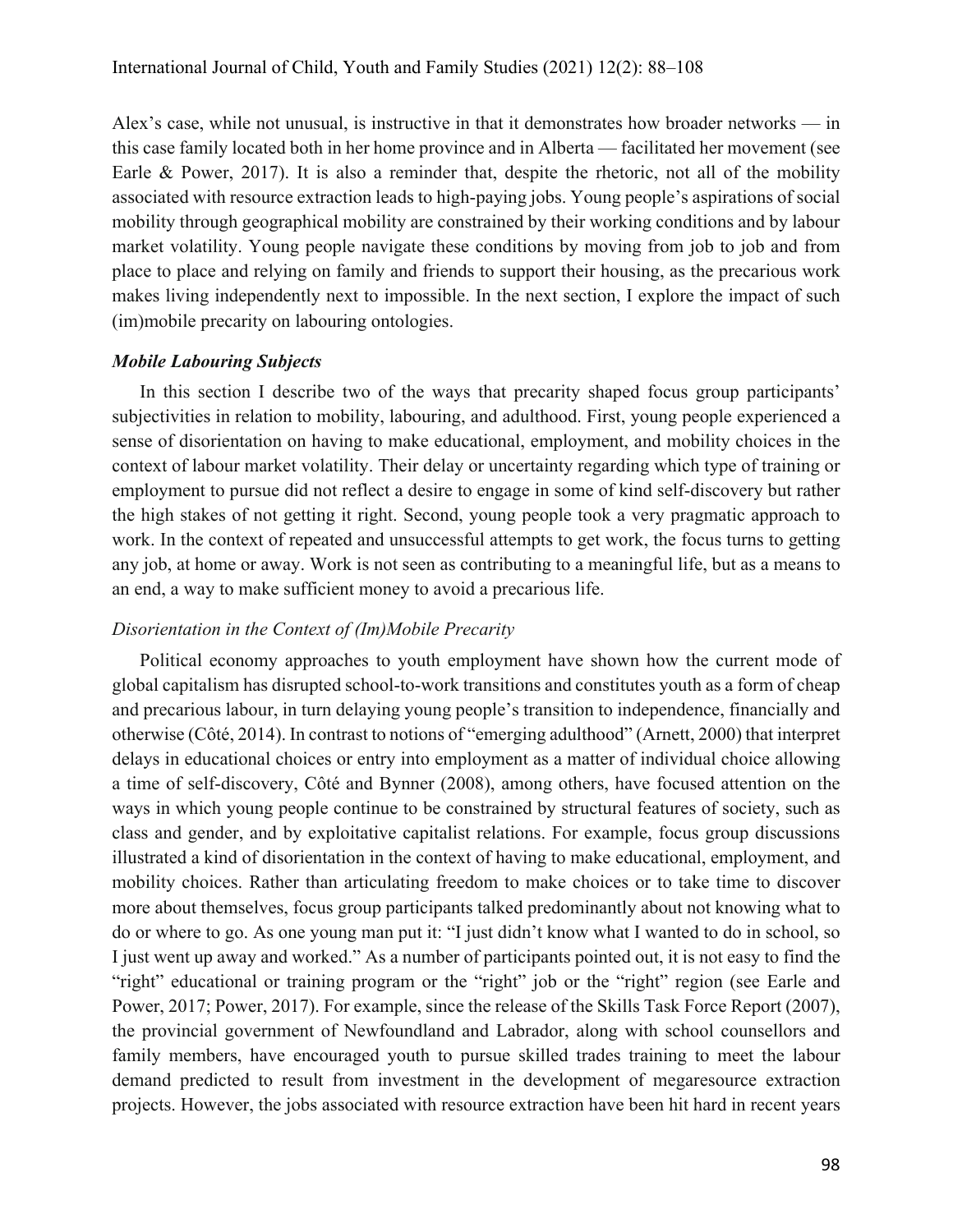by the volatility of global commodity markets, especially for oil and gas, and this has left young people skeptical about the advice to pursue trades:

Like, a lot of people in the community, they were all like pressured into doing trades back in the day because that was like the big thing back in the day, was to do a trade and go make lots of money, right?

There is good reason for youth to be skeptical, as reports have emerged about the difficulty skilled trades apprentices in Newfoundland and Labrador have experienced in finding work (Power, 2017). The volatility of employment associated with resource extraction (see Barber & Breslin, 2020) means that investing in skilled trades credentials is risky, though the chance of making "lots of money" may make it worthwhile. The risk is not limited to training and jobs for the extractive industries, as Jacky explained:

Like, one year — I used to want to do hairstyling. And that was like my long term goal. It was like, I don't really have to go back, you know, and finish my high school. But I decided to come here, and by the time I got … I would keep like an eye on all the listings for different kinds of jobs for when I was done school, and it was like a huge wave of every place wanted a hairstylist. And now it's like another job that I really want to do is childcare. And now it's like everyone is wanting childcare workers and everything. And so within like next year or the year after, you don't really know if the job that you want is available or not.

In this case, pursuing a job in a feminized industry may carry even greater risks given the increased likelihood of precarious working conditions. Regardless of their particular choices, poor and working-class young people, and sometimes their families, carried the costs of training. In the context of labour market volatility, the stakes are high: if young people make the "wrong" choice, their ability to make a living and live independently are put in jeopardy.

Some participants who had experienced longer-term unemployment took part in programming aimed at integrating them into the local labour market. They received instruction on how to make these important educational and employment choices. Jacob explained:

So for the first three meetings, we sat down and we went through all the questions and we looked at all the possible jobs, and it really, it gives you so many different options. That was how I came across a couple of the things that I was thinking about doing. And then we discuss them with the coordinator and she talks about like how you can go about applying for those things and all that. So those are — I found those really helpful.

Here, Jacob described how this program helped to identify "all the possible jobs" and how the participants in the program could get these jobs. The assumption is that, rather than a labour market problem, there is a human capital problem or a skills mismatch between the qualifications of youth and local employment opportunities, and that addressing individual worker deficits will resolve the problem of youth unemployment (Lysenko & Vodden, 2011). Like other youth employment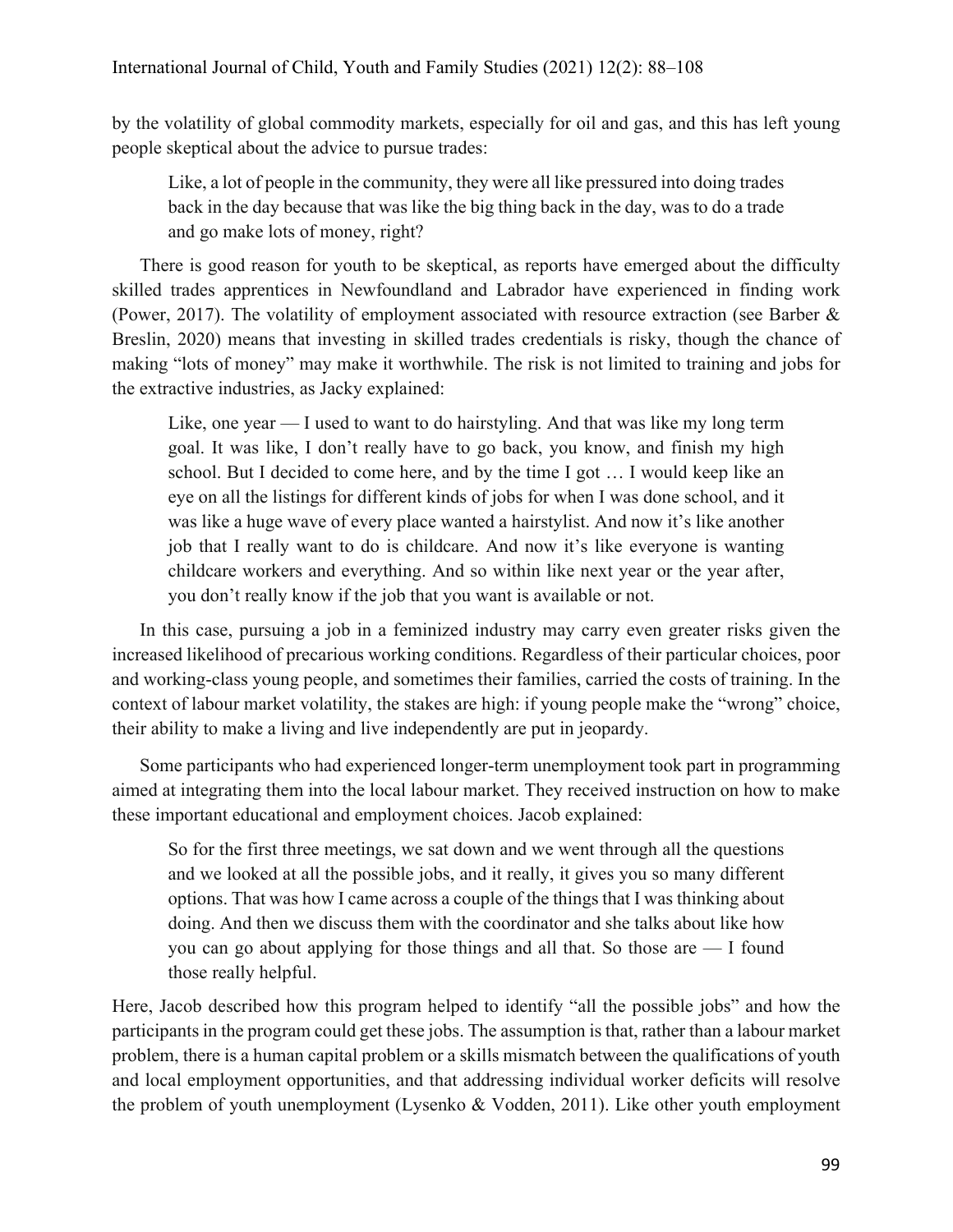programs, this particular initiative provides young people access to temporary work through employer subsidies, which serves to further entrench precarity in the local labour market.

#### *Pragmatic Subjectivities*

The literature on post-Fordist work has shown how immaterial and affective forms of production demand "an intensification of the requirement to construct the self in relation to the requirements of the labour force, precisely as the structural conditions underpinning employment are becoming more precarious" (Farrugia, 2019, p. 711). To put it another way, work is not separate from other parts of one's life; rather, work offers a pathway to a meaningful life. Other research has focused on the rise of aspirational labour, which entails the intentional production of the entrepreneurial self by doing what you love with the goal of one day making a living from the work, a goal that is rarely realised (Duffy, 2016). The focus group discussions with poor and working class young people in Newfoundland and Labrador expressed a different relationship to work. In the context of weak local labour markets for youth, and employment-related geographical mobility regimes dependent on volatile resource extractive industries, finding a job is what matters, not self-realization or investing in one's passion. To be clear, young people in the focus groups did articulate passion: some were passionate about politics, others art, and so on. However, passion was not the primary way they related to work. They needed paid work to get by, to make a living; a job was a means to an end. Some youth became increasingly desperate the longer they were without work. For them, just getting a job — any job — was the goal, and as a result, they applied for almost every job that became available:

And I have like put over 30 different resumes in that area where the [name of drugstore chain] is and where the [name of hardware store chain] is and all that stuff. Yeah. I've put at least 30 or 40 resumes down there, and no one has gotten back to me. So …

Like the working-class youth in Farrugia's work (2019), the constant rejection experienced by youth impacted their sense of worth, and it was difficult for them not to see the problem as some deficiency in themselves, affecting their confidence and emotional well-being:

Trying to, but can't even get like a minimum wage job. I don't know why.… I had interviews, but I don't know. Maybe it's me.

In this context of uncertainty, it makes sense that some youth prioritized making money over the content of a job. As one participant put it, "I'm not really figured out entirely, but I just want to make a lot of money. But like have fun while I'm doing it." The focus on money encouraged a sort of pragmatism regarding mobility. Some, like Brittany, a skilled trades worker, considered her mobility options by figuring out the financial difference between staying home to work full time and working as a rotational worker "out west":

I don't care. I'll pick up and go tomorrow. A trades job is a trade. But now then again, I'm not going somewhere for \$17 an hour and you got to pay your own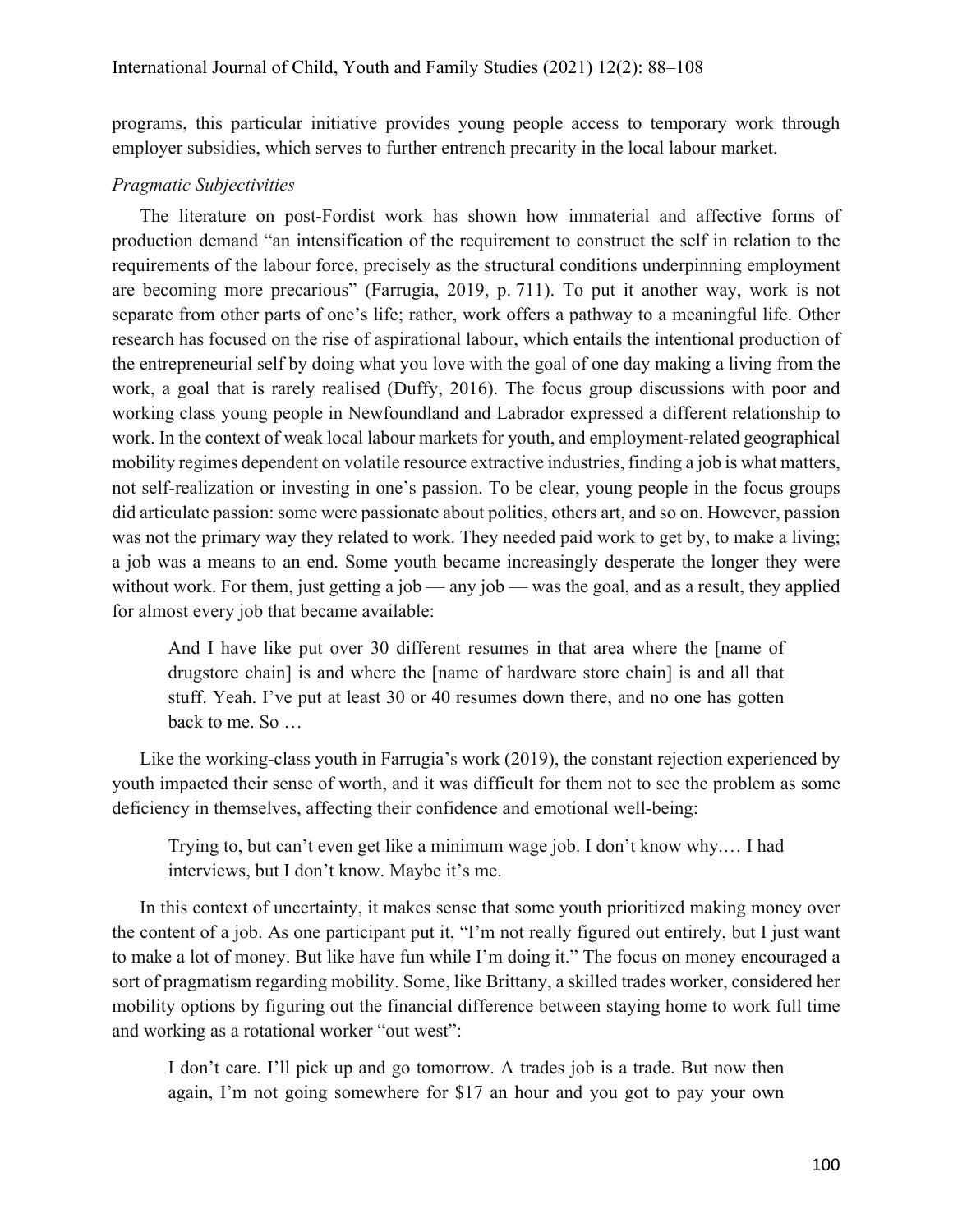flights. It's just as well for me to stay home with a full-time job. Have to pack up everything, leave, fly up there, wherever.

In this example, Brittany is willing to work on rotation, provided the costs of her mobility are covered by the employer, and her wages are greater than what she could make by living and working at home.

There has been a great deal of public interest and talk regarding the "big money" earned by rotational workers employed in the oil and gas sector (see Barber & Breslin, 2020). Rather than dismiss the prioritization of earning money as reflecting a generation that is selfish and greedy a popular interpretation and one that carries moralistic overtones — or some kind of economic rationality, I suggest that a focus on making money makes sense in relation to the expectation and experience of precarious employment. It makes sense to get what you can, wherever and as quickly as you can, if high-paying jobs are rare, and come and go. In this sense, young people's labouring subjectivities reflected a willingness to be mobile to make "big money" and a prioritization of other ways to achieve a meaningful life, such as through their place-based attachments.

For others in the focus group discussions, attachment to their community outweighed investment in career goals and passions. Some participants expressed a willingness to change career goals to accommodate local labour market opportunities as a way to build a meaningful life in their community (see Earle & Power, 2017). For example, Olive talked about changing her career goals (from teaching to dental hygienist) to secure employment in her community; that is, to secure work and to have a less precarious life — and in this case a less mobile life:

I was going to do teaching at first. That's what I really wanted to do. Then I was thinking about it and … like I probably won't get a job and I really, really want to. So I was talking to my dentist here in [community name], and she said that if she knew that she was going to have a hygienist waiting, then she would stay here and the job is open and everything for me.

Olive is not articulating a passion for her choice of work, nor does she see this work choice as a reflection of who she is or wants to be. Instead, her work choice, however constrained, is a pathway to make a meaningful life in her community. This case is an example of a young person privileging her attachment to community, rather than investing in her preferred career. There is a robust literature documenting young people's attachment to place, especially rural places, and the ambivalent emotions associated with the processes of staying and leaving, especially when certain (im)mobilities are widely associated with success or failure (Easthope & Gabriel, 2008; Ní Laoire, 2001; Power, 2017). However, this example shifts the focus away from ambivalent emotional attachments to place and toward how such attachments impact young people's labouring subjectivities, lives, and future plans.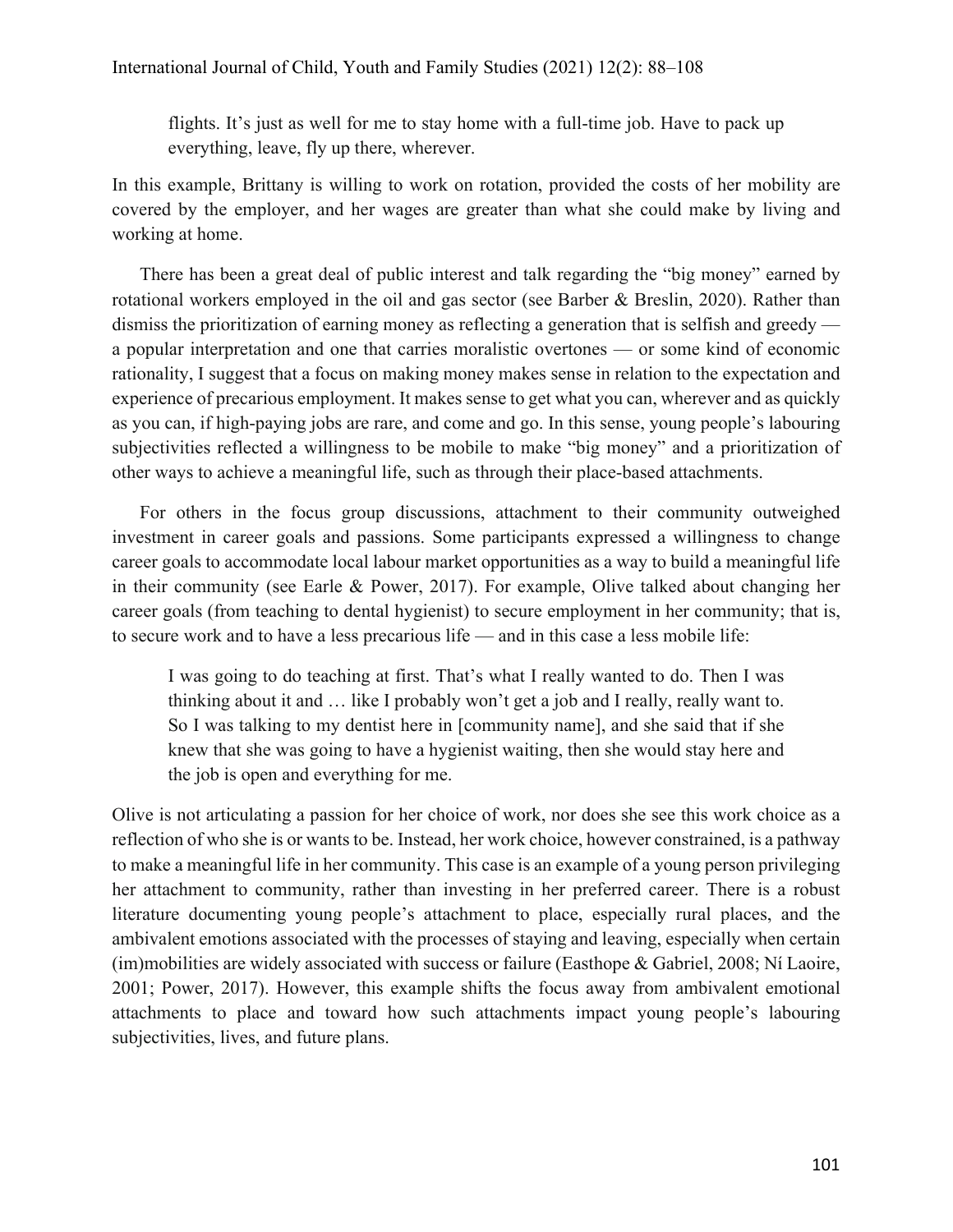#### **Conclusion**

In foregrounding the work and mobile experiences of poor and working-class young people in Newfoundland and Labrador, I have shown how local labour market conditions and broader mobility regimes centred around resource extraction shape young people's (im)mobilities, how their (im)mobilities in turn produce precarious lives, and how precarity shapes young people's subjectivities in relation to mobility, labouring, and adulthood. In doing so, I have tried to push back against simplistic, adultist, and damaging accounts of young generations — those depicting them as self-interested, greedy, and as choosing to delay the transition to adulthood in order to leisurely pursue pathways of personal growth. One of the risks of focusing on youth experiences of mobilities is that of prioritizing economic rationalities and individual choice; however, foregrounding the experiences of poor and working-class youth illustrates how the organization of capitalist economies renders "some lives more precarious than others" (Strauss, 2018, p. 625). Their experiences of precarity and mobility point to structural features of life (e.g., class) that make certain paths possible and discourage others, as they navigate educational, employment, and mobility decisions, and deal with the consequences.

Scholars (Berlant, 2011; Millar, 2017; Weeks, 2011) warn that critiques of precarity should not fall into the trap of calling for a return to some golden age of the standard employment relationship, which was in fact a historical anomaly in the Global North that privileged certain groups of people, including men and White people. Millar (2017, p. 6) wrote, "The very condition of having to depend on a wage to sustain one's life is what makes a worker precarious — not just the specific structures of this or that job." Conceptualizing precarity in this way mitigates a tendency to offer "solutions" that strengthen capitalist economic arrangements and employment relations, which would ultimately have damaging effects. Instead, perhaps we should look to examples of new possibilities of redistribution (e.g., guaranteed annual income), and other ways to loosen the relation between income and work, which would also open up new ways of thinking about youth transitions to adulthood. The research described in this paper was conducted prior to the global COVID-19 pandemic. However, the dire consequences of the pandemic on young lives only increase the pressure to act. Youth have been hit disproportionately hard by the economic downturn and the disruption of schooling associated with the pandemic. Because young people are overrepresented in the service industries, they have been subject to higher rates of job loss or to classification as essential frontline workers. The pandemic has laid bare the consequences of social inequality. There have thus been renewed calls to strengthen social programs and to rethink capitalist economic arrangements. Without appropriate intervention, the consequences of the pandemic on youth will be long lasting (Stanford, 2021).

#### *Acknowledgments*

I would like to thank Edwina McCarthy, Manager of the Community Youth Network (CYN), as well as the CYN executive directors, for their assistance with this research. I would like to acknowledge the research assistance of Julia Lawlor, Michelle Porter, and Madeline Bury.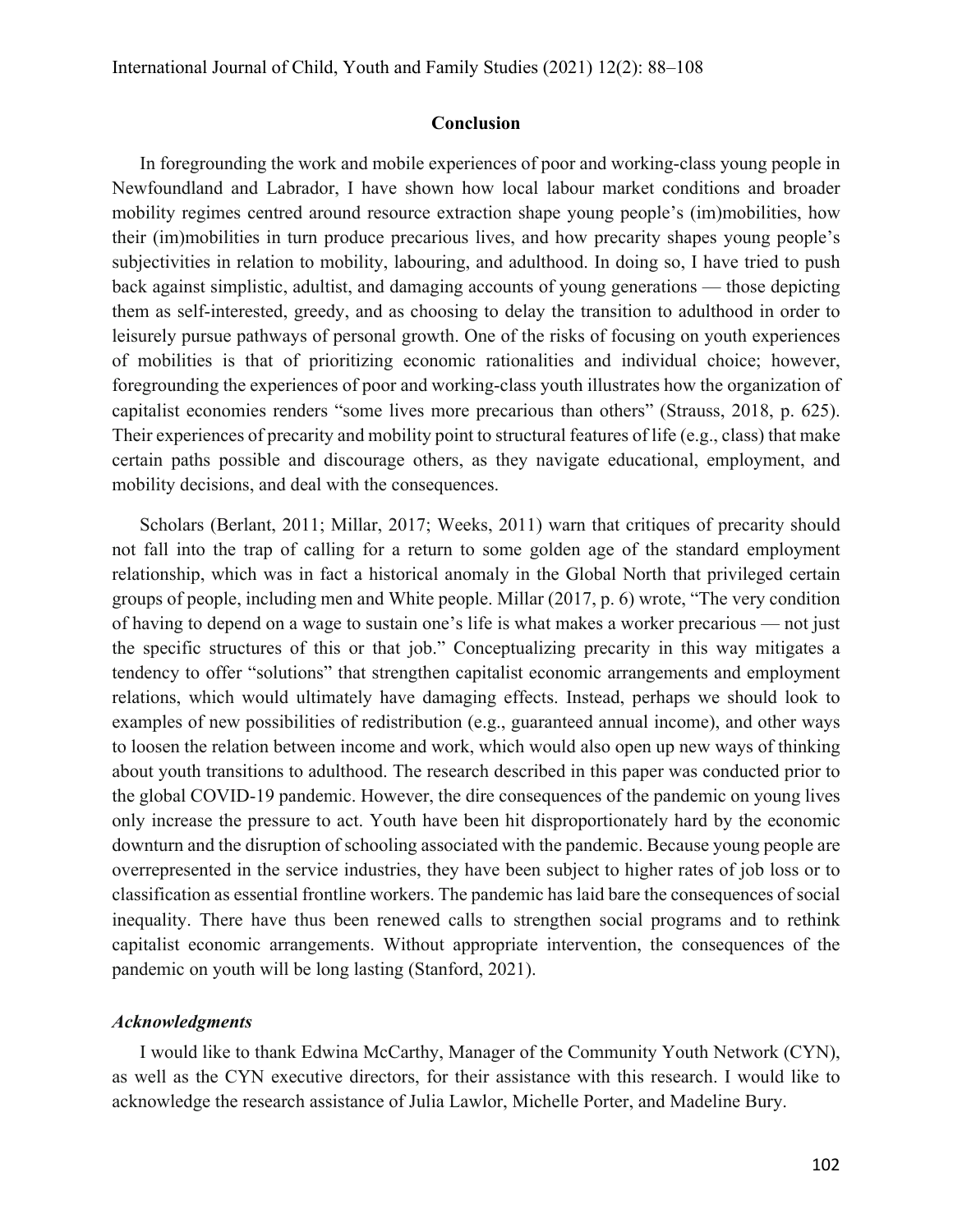# International Journal of Child, Youth and Family Studies (2021) 12(2): 88–108

The On the Move Partnership: Employment-Related Geographical Mobility in the Canadian Context is a project of the SafetyNet Centre for Occupational Health and Safety Research at Memorial University of Newfoundland and Labrador. On the Move is supported by the Social Sciences and Humanities Research Council through its Partnership Grants funding opportunity, the Canada Foundation for Innovation, the Research and Development Corporation of Newfoundland and Labrador, Memorial University, Dalhousie University, and numerous other university and community partners in Canada and elsewhere.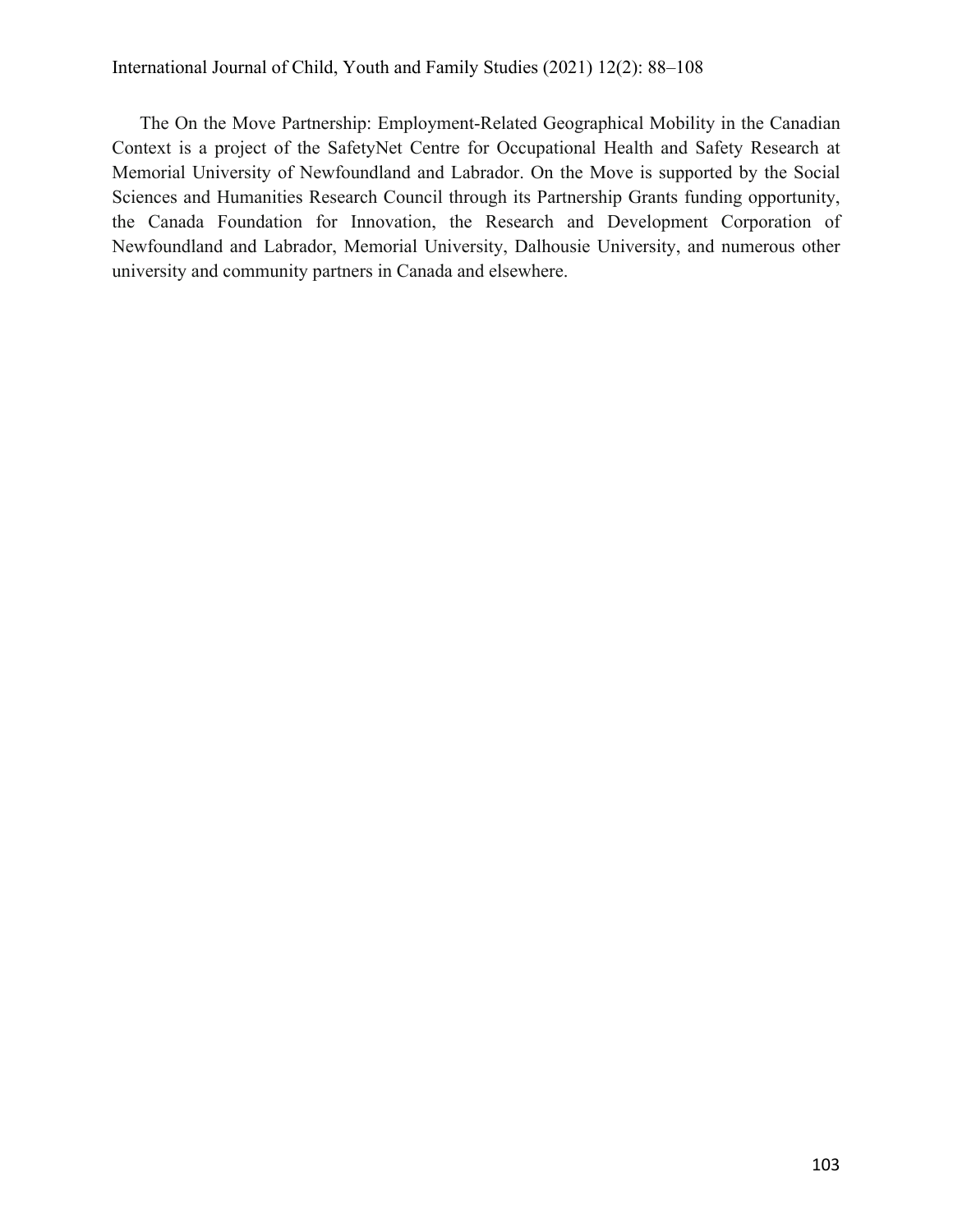# **References**

- Alston, M. (2004). 'You don't want to be a check-out chick all your life': The out-migration of young people from Australia's small rural towns. *The Australian Journal of Social Issues, 39*(3), 299–313. doi:10.1002/j.1839-4655.2004.tb01178.x
- Argent, N., & Walmsley, J. (2008). Rural youth migration trends in Australia: An overview of recent trends and two inland case studies. *Geographical Research, 46*(2), 139–152. doi:10.1111/j.1745-5871.2008.00505.x
- Arnett, J. J. (2000). Emerging adulthood: A theory of development from the late teens through the twenties. *American Psychologist, 55*(5), 469–480. doi:10.1037/0003-066X.55.5.469
- Barber, L., & Breslin, S. (2020). 'Wherever I can work, I've got to go': Negotiating mobilities in the context of volatility in the Canadian construction industry. *Labour & Industry: A Journal of the Social and Economic Relations of Work, 30*(4), 358–377. doi:10.1080/10301763.2020.1839189
- Berlant, L. (2011). Cruel optimism. Duke University Press.
- Bjarnason, T., & Thorlindsson, T. (2006). Should I stay or should I go? Migration expectations among youth in Icelandic fishing and farming communities. *Journal of Rural Studies, 22*(3), 290–300. doi:10.1016/j.jrurstud.2005.09.004
- Corbett, M. (2005). Rural education and out-migration: The case of a coastal community. *Canadian Journal of Education, 28*(1/2), 52–72. doi:10.2307/1602153
- Côté, J. E. (2014). Towards a new political economy of youth. *Journal of Youth Studies, 17*(4), 527–543. doi:10.1080/13676261.2013.836592
- Côté, J., & Bynner, J. M. (2008). Changes in the transition to adulthood in the UK and Canada: The role of structure and agency in emerging adulthood. *Journal of Youth Studies, 11*(3), 251– 268. doi:10.1080/13676260801946464
- Dodd, L. M. M. (2020). Aspiring to a good life: Rural–Urban mobility and young people's desires in the Brazilian Amazon. *The Journal of Latin American and Caribbean Anthropology, 25*(2), 283–300. doi:10.1111/jlca.12478
- Dorow, S., and Mandizadza, S. (2018). Gendered circuits of care in the mobility regime of Alberta's oil sands. *Gender, Place & Culture 25*(8), 1241–1256. doi:10.1080/0966369X.2018.1425287
- Drozdzewski, D. (2008). 'We're moving out': Youth out-migration intentions in coastal nonmetropolitan New South Wales. *Geographical Research, 46*(2), 153–161. doi:10.1111/j.1745- 5871.2008.00506.x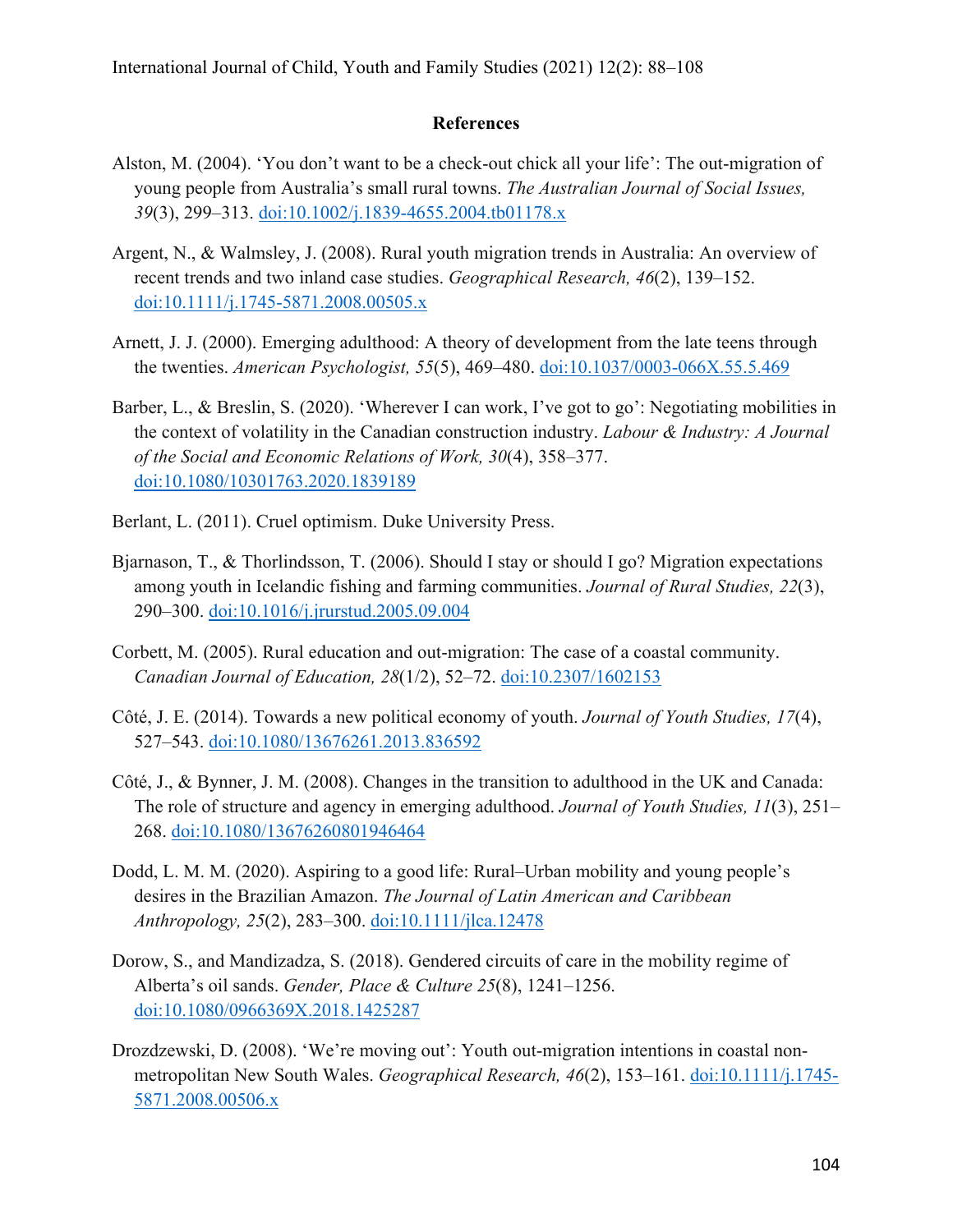- Duffy, B. E. (2016). The romance of work: Gender and aspirational labour in the digital culture industries. *International Journal of Cultural Studies, 19*(4), 441–457. doi:10.1177/1367877915572186
- Earle, J., & Power, N. (2017). *Skilled trades and education-related geographical mobilities: A case study of students enrolled in the College of the North Atlantic's process operator course* [Report]. On the Move Partnership. https://www.onthemovepartnership.ca/wpcontent/uploads/2017/12/SkilledTrades-PowerEarle-Dec2017.pdf
- Easthope, H., & Gabriel, M. 2008. Turbulent lives: Exploring the cultural meaning of regional youth migration. *Geographical Research, 46*(2), 172–182. doi:10.1111/j.1745- 5871.2008.00508.x
- Farrugia, D. (2016). The mobility imperative for rural youth: The structural, symbolic and nonrepresentational dimensions rural youth mobilities. *Journal of Youth Studies, 19*(6), 836–851. doi:10.1080/13676261.2015.1112886
- Farrugia, D. (2019). How youth become workers: Identity, inequality and the post- Fordist self. *Journal of Sociology, 55*(4), 708–723. doi:10.1177/1440783319865028
- Furlong, A., Goodwin, J., O'Connor, H., Hadfield, S., Hall, S., Lowden, K., & Plugor, R. (2017). *Young people in the labour market: Past, present, future*. Routledge.
- Glick Schiller, N., & Salazar, N. B. (2013). Regimes of mobility across the globe. *Journal of Ethnic and Migration Studies, 39*(2), 183–200. doi:10.1080/1369183x.2013.723253
- Goss Gilroy Inc. (2018). *Report on the consultation with Newfoundland and Labrador expatriates*. Office of Immigration and Multiculturalism, Department of Advanced Education, Skills and Labour.
- Government of Newfoundland and Labrador. (n.d.). *Linkages fact sheet*. https://www.gov.nl.ca/ipgs/files/students-pdf-linkages-fact-sheet.pdf
- Government of Newfoundland and Labrador. (2009). *Creating a province of choice: A youth retention and attraction strategy for Newfoundland and Labrador*. https://www.releases.gov.nl.ca/releases/2009/exec/1105n03.htm
- Government of Newfoundland and Labrador. (2015a). *Live here, work here, belong here: A population growth strategy for Newfoundland and Labrador, 2015–2025*. https://www.gov.nl.ca/populationgrowth/pdf/strategy.pdf
- Government of Newfoundland and Labrador. (2015b). *Live here, work here, belong here: A workforce development action plan for Newfoundland and Labrador, 2015–2020*. https://www.gov.nl.ca/populationgrowth/pdf/workforce\_action\_plan.pdf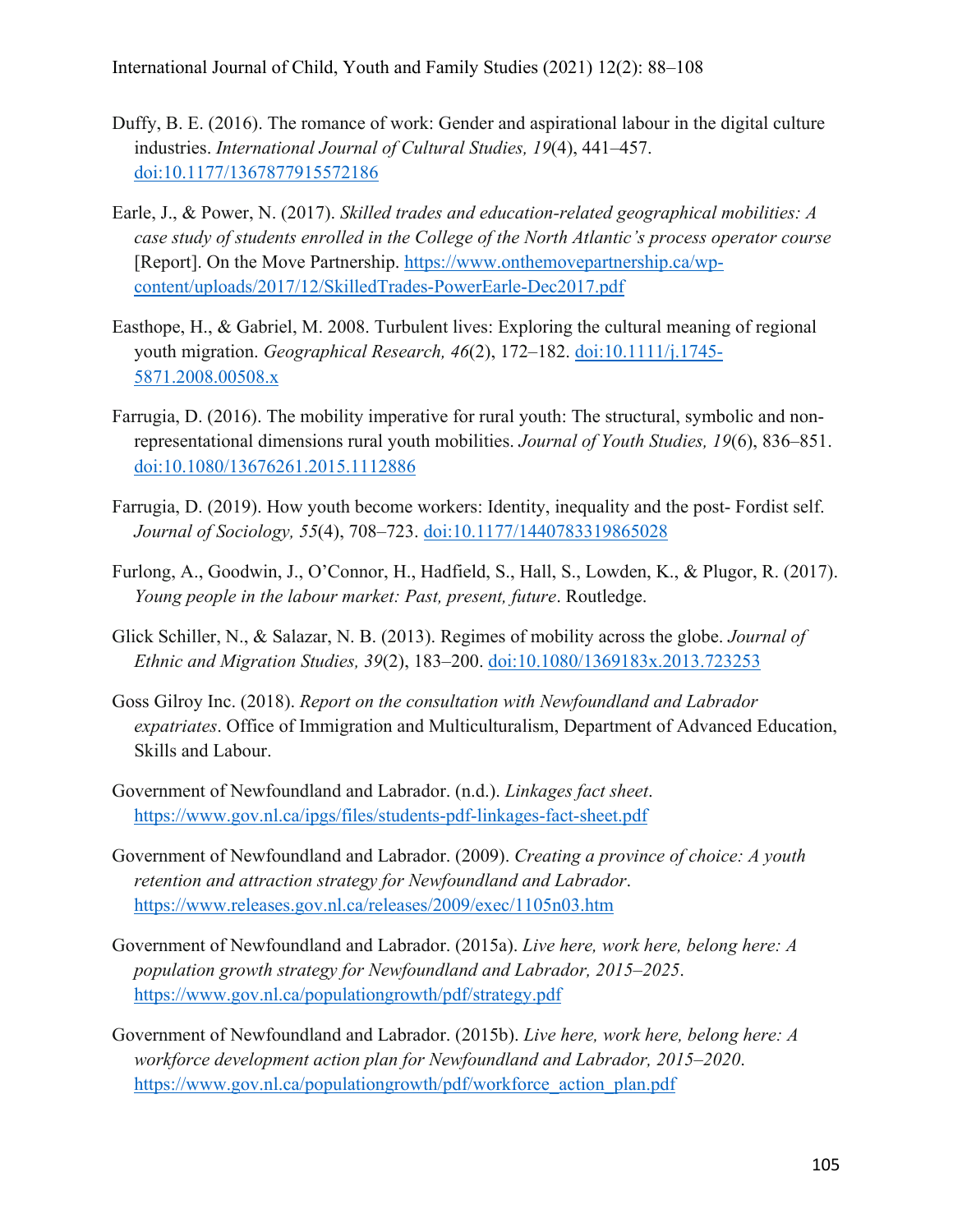- Government of Newfoundland and Labrador. (2015c). *Train here: A roadmap for apprenticeship renewal. Part of the workforce development action plan of the population growth strategy*. https://www.gov.nl.ca/isl/files/app-pdf-train-here.pdf
- Government of Newfoundland and Labrador. (2020). *Population projections Demographic overview: November 2020.* https://www.gov.nl.ca/fin/economics/pop-overview/
- Ho, L. (2019). Policy, mobility, and youth subjectivity: The case of the Hong Kong–Australian working holiday scheme. *Cultural Studies, 33*(6), 944–963. doi:10.1080/09502386.2019.1660692
- Howell, J. (2018). Getting out to get ahead? Perspectives on schooling and social and geographic mobility in Southern Mexico. *The Journal of Latin American and Caribbean Anthropology 23*(2), 301–319. doi:10.1111/jlca.12286
- Kawashima, K. (2018). Longer-Term consequences of 'youth' migration: Japanese temporary migrants in China and the life course. *Journal of Intercultural Studies, 39*(6), 658–672. doi:10.1080/07256868.2018.1533537
- Lionais, D., Murray, C., & Donatelli, C. (2020). Dependence on interprovincial migrant labour in Atlantic Canadian communities: The role of the Alberta economy. *Societies, 10*(1), 11. doi:10.3390/soc10010011
- Lysenko, E., & Vodden, K. (2011). *Applicability of the local labour market development approach in Newfoundland and Labrador: A case study of the Avalon Gateway Region (Economic Zone 18).* Memorial University. https://research.library.mun.ca/309/
- Martin, F. (2017). Rethinking network capital: Hospitality work and parallel trading among Chinese students in Melbourne. *Mobilities, 12*(6), 890–907. doi:10.1080/17450101.2016.1268460
- Martin, F., Erni, J. N., and Yue, A. (2019). (Im)mobile precarity in the Asia-Pacific. *Cultural Studies, 33*(6), 895–914. doi:10.1080/09502386.2019.1660690
- Millar, K. M. (2017). Toward a critical politics of precarity. *Sociology Compass, 11*(6), e12483, 1–11. doi:10.1111/soc4.12483
- Nairn, K., Panelli, r., & McCormack, J. (2003). Destabilizing dualisms: Young people's experiences of rural and urban environments. *Childhood, 10*(1), 9–42. doi:10.1177/0907568203010001002
- Ní Laoire, C. (2001). A matter of life and death? Men, masculinities and staying 'behind' in rural Ireland. *Sociologia Ruralis, 41*(2), 220–236. doi:10.1111/1467-9523.00179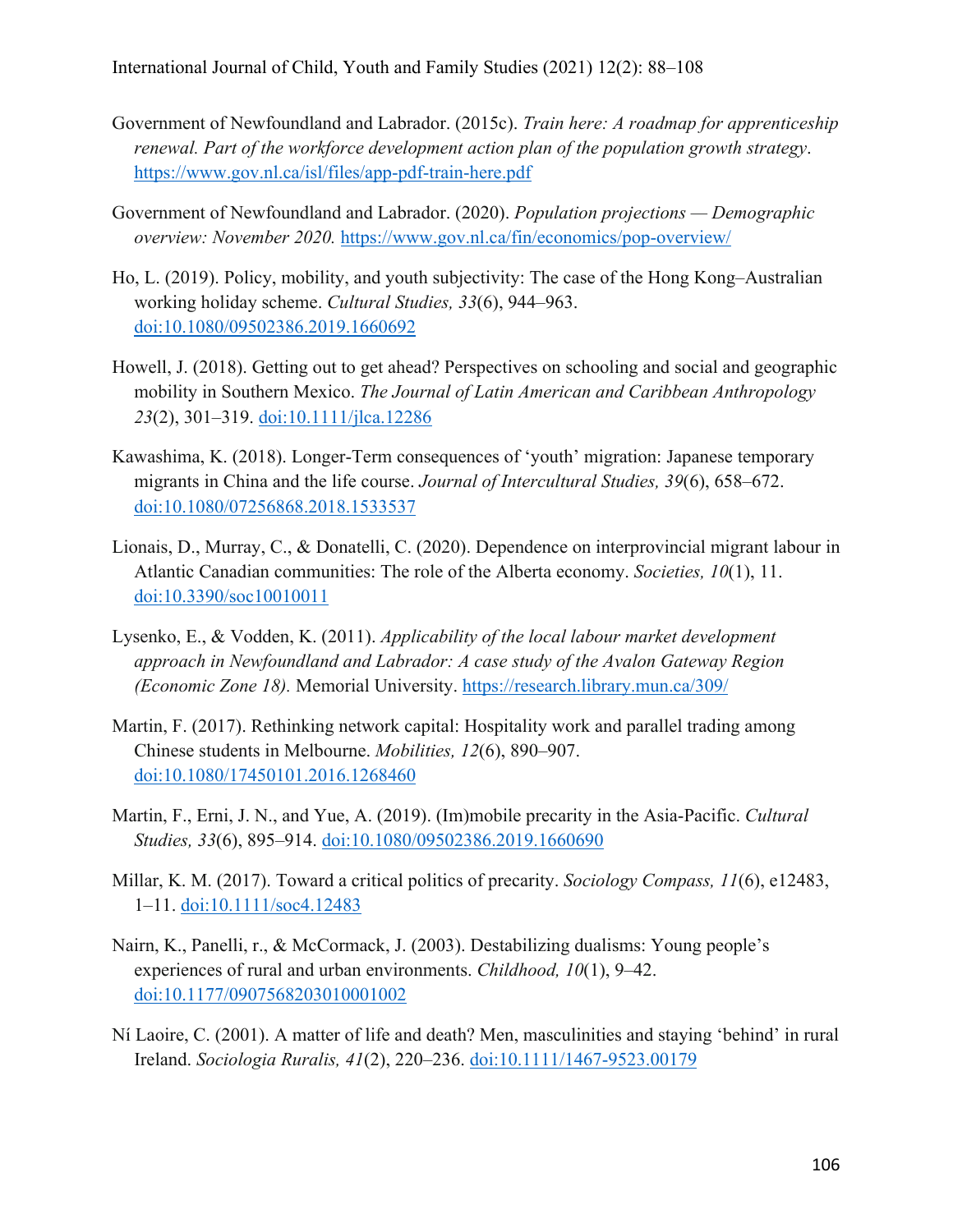- Norman, M. E., & Power, N. G. (2014). Stuck between 'the rock' and a hard place: Rural crisis and re-imagining rural Newfoundland feminine subjectivities. *Gender, Place & Culture: A Journal of Feminist Geography, 22*(1), 50–66. doi:10.1080/0966369X.2013.855707
- Oommen, E. T. (2017). *Migration for 'work and play': Hierarchies of privilege among Youth Mobility Scheme participants in London* [Doctoral thesis]. University of Warwick. https://wrap.warwick.ac.uk/103055/
- Oommen, E. T. (2021). Privilege and youth migration: Polarised employment patterns of youth mobility workers in London. *Journal of Ethnic and Migration Studies, 47*(5), 1119–1135. doi:10.1080/1369183X.2019.1583094
- Power, N. G. (2017). (Re)Constructing rurality through skilled trades training. *Discourse: Studies in the Cultural Politics of Education, 38*(3), 445–458. doi:10.1080/01596306.2017.1306987
- Power, N., & Norman, M. (2019). Re-Inscribing gender relations through employment-related geographical mobility: The case of Newfoundland youth in resource extraction. *Canadian Journal of Sociology, 44*(3), 283–308. doi:10.29173/cjs29599
- Robertson, S., Harris, A., & Baldassar, L. (2018). Mobile transitions: A conceptual framework for researching a generation on the move. *Journal of Youth Studies 21*(2), 203–217. doi:10.1080/13676261.2017.1362101
- Shaker, E. (2014). *Young workers in Newfoundland and Labrador: Sinking, swimming, or treading water?* Canadian Centre for Policy Alternatives. https://www.policyalternatives.ca/sites/default/files/uploads/publications/National%20Office/ 2014/02/Young\_Workers\_in\_Newfoundland.pdf
- Simms, A., & Greenwood, R. (2015). Newfoundland and Labrador. In Canadian Rural Revitalization Foundation, *State of rural Canada report* (pp. 74–79). https://sorc.crrf.ca/nl/
- Skrbis, Z., Woodward, I., & Bean, C. (2014). Seeds of cosmopolitan future? Young people and their aspirations for future mobility *Journal of Youth Studies, 17*(5), 614–625. doi:10.1080/13676261.2013.834314
- Skills Task Force. (2007). *All the skills to succeed: Report of the Newfoundland and Labrador Skills Task Force*. Government of Newfoundland and Labrador. https://www.gov.nl.ca/isl/files/publications-postsecondary-stfreport.pdf
- Stanford, J. (2021, May 22). Why young people who suffered job losses during the pandemic may be economically scarred for life. *Toronto Star*. https://www.thestar.com/business/opinion/2021/05/22/the-class-of-covid-needs-support-afterthe-pandemic.html